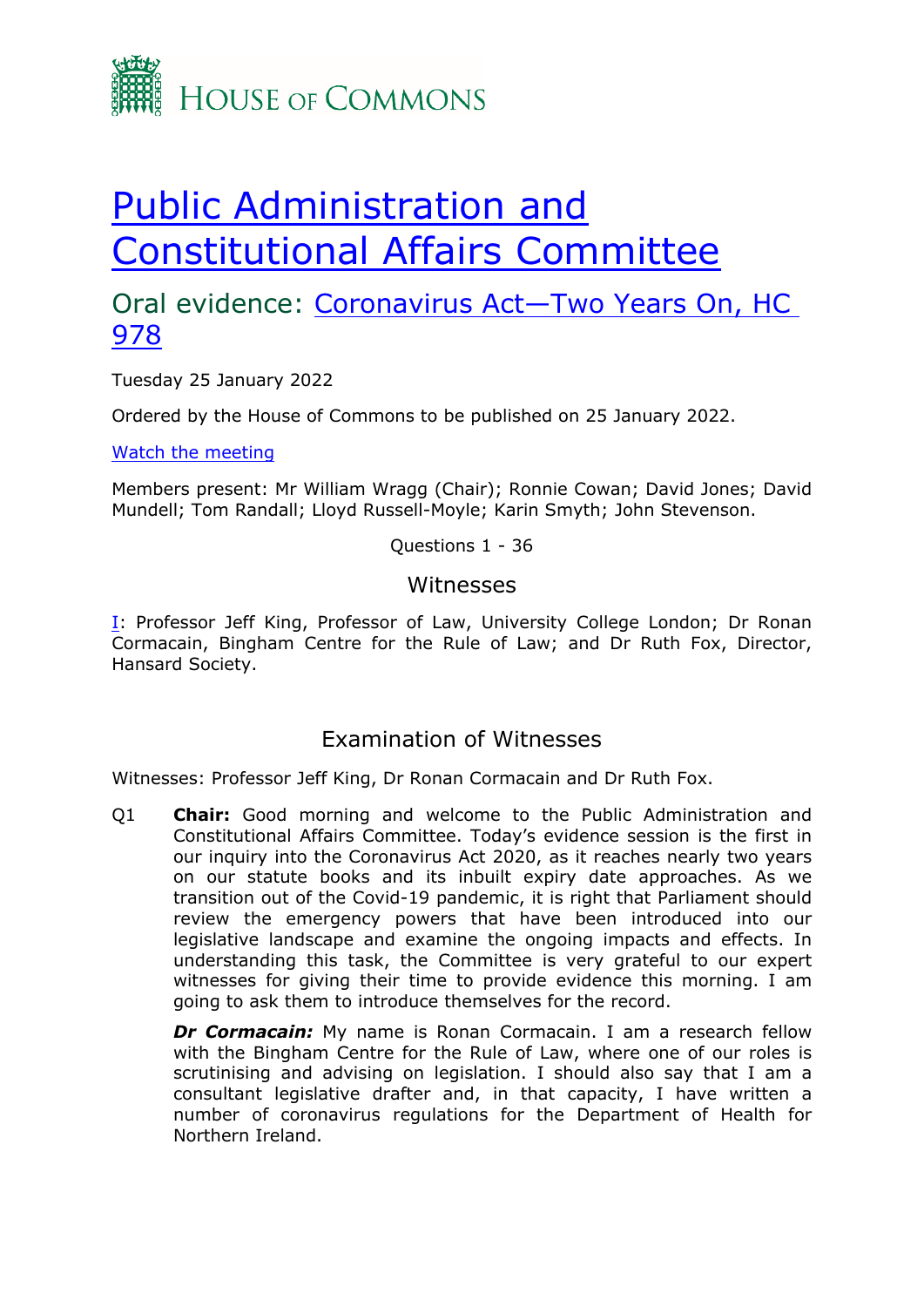

*Dr Fox:* Good morning. I am Ruth Fox, director of the Hansard Society. As many of you may be aware, the society has been conducting research into statutory instruments for the last decade and we are currently in the middle of a review of delegated legislation, which is pertinent to this inquiry.

*Professor King:* I am a professor of law at University College London. I was previously a legal adviser to the House of Lords Constitution Committee during the pandemic and assisted with legislative scrutiny of the Coronavirus Bill.

Q2 **Chair:** I am going to direct the first question to you, Professor King. The Coronavirus Act is a large, wide-ranging piece of legislation, passed in one day in the Commons, being necessary, as the Health Secretary said at the time, to protect life. To what extent has this Act proved necessary in the pursuit of that aim?

**Professor King:** It has been necessary. It was intended to supplement the powers in the Public Health (Control of Disease) Act 1984, which was updated in 2008, after the SARS crisis. Some of this enormous Act was based on draft legislation prepared after Exercise Cygnus.

One of the necessary things it did was legislate a regime of regulationmaking powers for Scotland and Northern Ireland, based on a scheme in primary legislation. This would have been quite difficult to do using regulations under the Civil Contingencies Act 2004. It would have been even more untenable to have those powers renewed on a monthly basis under the 2004 Act.

The 2020 Act also suspended local elections. It passed section 76, a very thin provision, but it created the legislative basis for the coronavirus job retention scheme—furlough, essentially—which ultimately funded 11 million jobs during the pandemic. The Act also modified mental health legislation and the investigatory powers regime, and empowered the recruitment of many health workers. These were all things that might have been done under broad and sweeping regulations, but were best done using primary legislation.

Q3 **Chair:** How extensively has the Act been used?

*Professor King:* It has been relied on. Some of the direction-giving powers were not used extensively, and in some cases not at all. The detention powers under schedule 21 were not used extensively. This is largely because the regime contained in the 1984 Act was used for those types of powers, as was anticipated largely. There is no doubt that some of the provisions ultimately were not needed, but hindsight is certainly 20/20.

Q4 **Chair:** Yes, it is indeed. We were told that the powers in the Act would be activated only when needed and, indeed, deactivated when no longer needed. Do you think this has happened? Have the Government been prompt and sufficiently transparent in their decision-making process?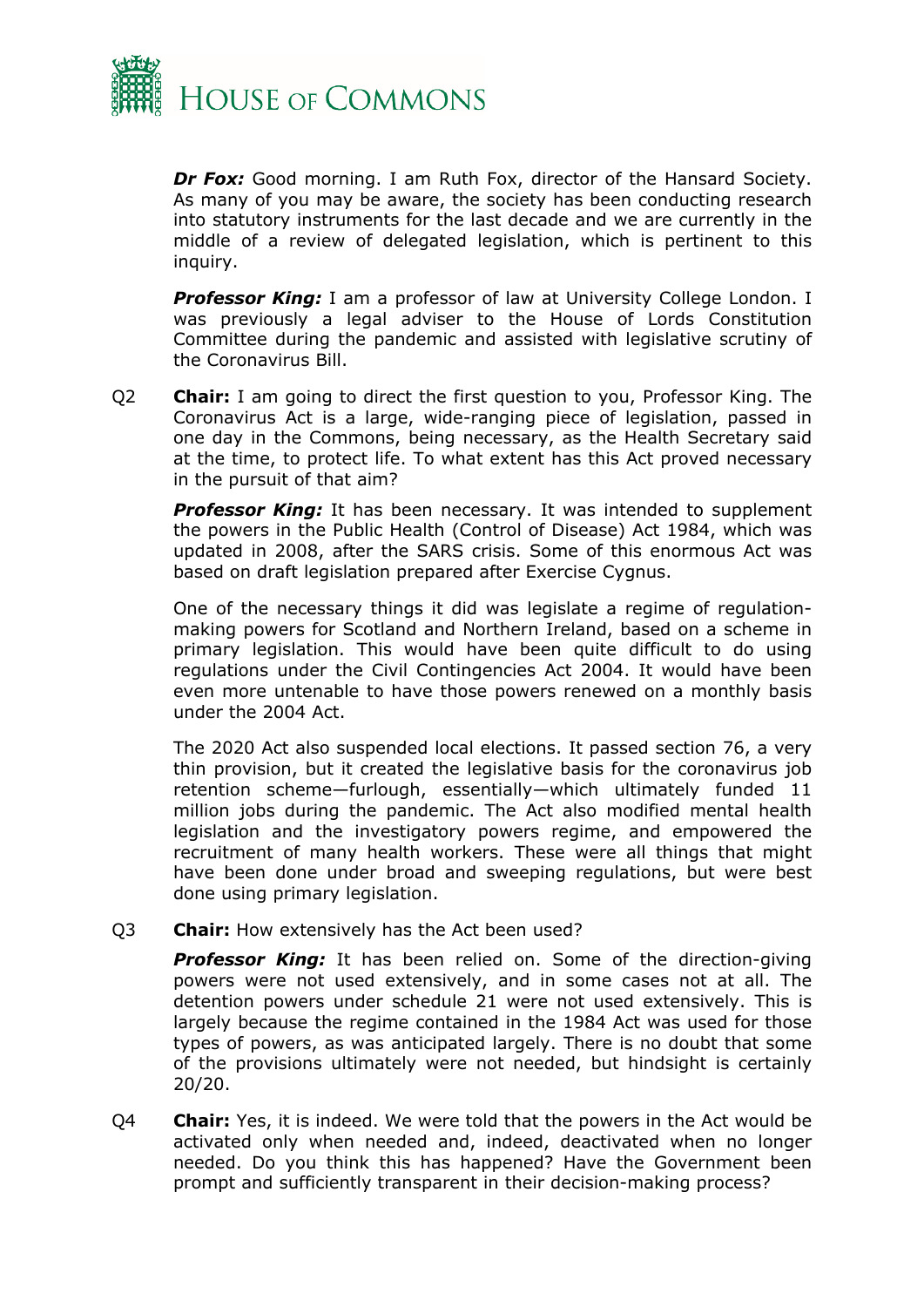

*Professor King:* There are many aspects of their decision-making process—

**Chair:** Sorry, to be more clear, that is with reference to the 2020 Act.

*Professor King:* Indeed, and the continuity votes, I imagine, in particular. There has been some concern with the transparency of that procedure. There has been very vocal concern about an up/down vote on the continuation of all provisions at the same time, which has obscured the process of parliamentary scrutiny, because the stakes for not continuing whatever the Government suggest were very serious indeed. There were transparency issues and impediments on Parliament's ability to give a genuine vote on continuation of each of the measures, because of the simple up/down vote that was an aspect of the continuity procedure.

Q5 **Chair:** I will go to Ruth Fox with the same questions: the necessity of the Act, how extensively used and whether justification was made for the activation and deactivation of its provisions.

**Dr Fox:** I broadly agree with Jeff on the question of the necessity of the legislation. I cannot comment on its use in terms of guidance, directions, charging powers and so on, but at the Hansard Society we particularly looked at the regulation-making powers for instruments laid before Parliament. Probably, it has been used less than was expected.

We monitor daily all statutory instruments laid before Parliament. By our count, since the start of the pandemic, as of last night, there have been 565 statutory instruments that in some way relate to management of the pandemic. Of those, only 27 have been laid using powers in the Coronavirus Act. Of those 27, three were expiry powers, so, in practice, only 24 have been used to initiate policymaking to manage the pandemic. If you look at how they have been used, the majority of them have been used for managing business and residential tenancy provisions, which obviously was designed to help people's livelihoods through the pandemic. Powers have been used on 11 occasions for that purpose, four times in relation to statutory sick pay and four times on what you might call management of local government-related matters.

They have been used less than people expected, but that is because so many powers in different Acts have been used during the course of the pandemic. By our count, 137 other Acts of Parliament have been used, of which, as Jeff alluded to, the most challenging is the Public Health (Control of Disease) Act 1984. A lot of the big measures have been used under that process.

In terms of the transparency, accountability and turning on and off of powers—and it was possibly unintended but you can see how it has happened—the combination of the six-monthly renewal requirement in the Act to come to Parliament to renew the provisions and the twomonthly reporting requirements has created a process whereby Ministers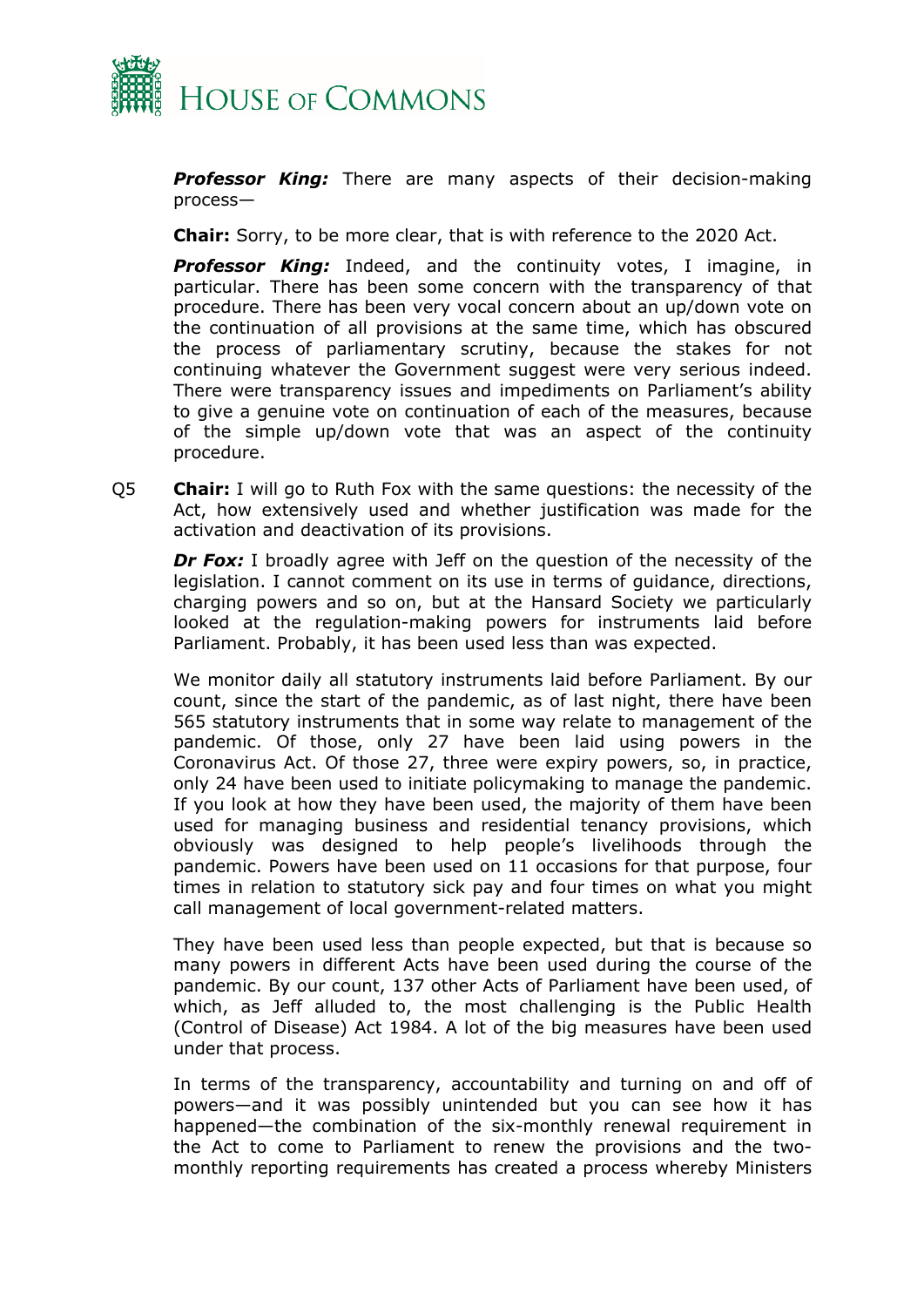

have been reporting every two months on the status of the powers, but the six-monthly points have been the juncture at which decisions have been made about turning them on or off. Then the expiry regulations have been laid before Parliament to that effect.

The Government claim that about 50% of the powers are now deactivated, in their latest two-monthly report, back in November. The combination of that two-monthly and six-monthly review process has, in effect, bulked up the expiry process. It has not been an expiry process throughout the course of the 18 months, so it has created this peak and trough effect.

Q6 **Chair:** Dr Cormacain, I wonder if you have any thoughts on those themes.

*Dr Cormacain:* Aside from echoing what Jeff and Ruth have said, I would add two further points. The first is on this question of whether it is necessary to protect life. Some provisions certainly were necessary to protect life. Jeff has already mentioned the regulation-making power for Northern Ireland and Scotland. Those powers were clearly and definitely needed in order to protect life. A lot of the other provisions were helpful for us to manage to live with coronavirus, but I would not say they reached the bar of being necessary to protect life. Making it easier for things to be done was a helpful coping mechanism.

The second point is to expand slightly on what Ruth has just said. The Coronavirus Act itself is not a red herring, because it did and does important things, but it has not done the heavy lifting of the regulations and the way in which we have regulated the pandemic. The Public Health (Control of Disease) Act has done most of the heavy lifting and most of the stuff that has had an impact on our lives. Although the Coronavirus Act itself is important, it is not as important as the other legislative vehicles.

Q7 **Chair:** Ruth, you touched on the themes of my next question. Looking back at the operation of the Act, do you think it struck the right balance between substituting proper scrutiny of the Bill at its time of passage, due to the emergency of the pandemic, for subsequent accountability at those periodic reviews?

*Dr Fox:* It is better than what we see with a lot of legislation in which you also have very big, broad Henry VIII powers. The fact that a lot of the powers, at least in regulation terms, have not been utilised that much mitigates in favour of thinking that it perhaps was about broadly right.

That assumes that you think the starting point of a two-year period for the Act to be in place and the sunsetting arrangements are right. I always took the view that giving it two years was too long. It should have been six months to a year at most, and therefore your review process would have been shorter. One of the big problems as far as parliamentarians are concerned has been referred to as a devil's bargain.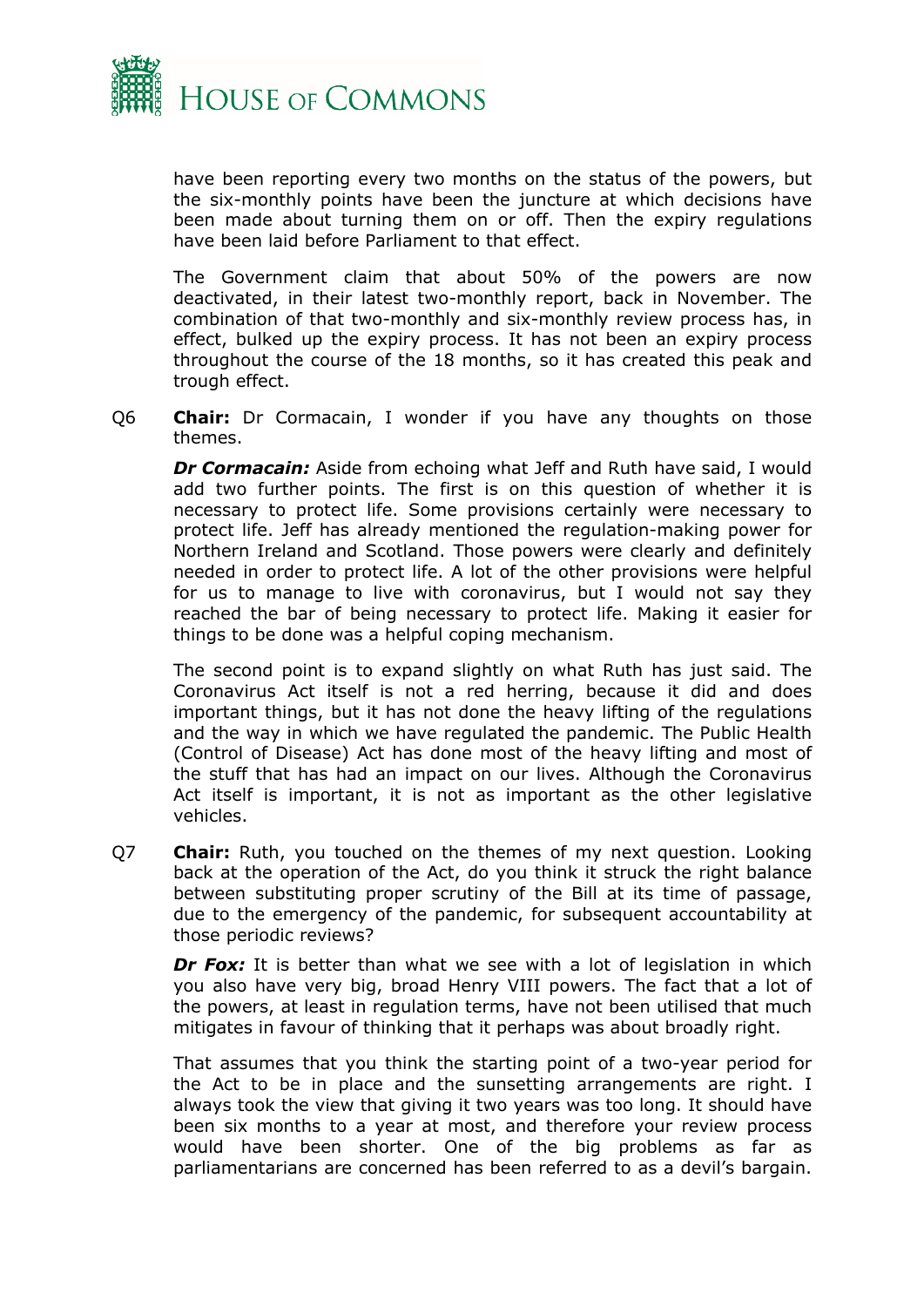

You swap parliamentary scrutiny at the time the Bill is going through, as you say, pushing it through in a day, for subsequent accountability. There are serious questions about whether, essentially, a 90-minute debate on a "take it or leave it" proposition is the kind of subsequent accountability that Members want and need.

Q8 **Chair:** Sorry to interrupt you. Do you think the Government provided sufficient quantity and quality of timely information on the use of the Act to inform scrutiny, even in those very short debates?

*Dr Fox:* The quality of the two-monthly reports has improved, but it is still not ideal. For example, take the latest report that was published in November. We are expecting a subsequent one now, I guess later this month. The Government report on how the powers have been used, what has been turned off, when it has been expired and whether powers have been suspended. I know certain organisations, some of the civil liberties organisations for example, have concerns that the Government have not been particularly open about the critique of the use of the powers. They present a fairly positive impression.

In the two-monthly reports, for example, you will not find any reference to Crown Prosecution Service assessments of the way in which the powers have been used for charging purposes under certain schedules and where it found things to be wrongly charged. That criticism and critique is not in there. You have to look elsewhere.

In terms of the actual debates, a 90-minute debate, looking at all those provisions, is, arguably, inadequate. It is particularly so when you look at what was happening at the time of the second six-monthly review, where the Government combined a number of coronavirus-related matters in the debate. There were separate motions for division and the debate was extended in length, but they pushed a number of issues together. Consequently, you get a dilution of focus on the actual use of the powers themselves and the Act itself. You end up debating all sorts of aspects of the coronavirus challenge. That means Members' scrutiny is diluted.

Q9 **Chair:** Dr Cormacain, do you have any reflections on those themes of the scrutiny and whether, indeed, it might have been regarded as a bit of a tick-box exercise?

**Dr Cormacain:** Yes. In fact, I have just jotted down that exact point: "tick box." It seems as if it has nearly been treated as a parliamentary afterthought, something to get through Parliament, rather than a genuine attempt to engage on the merits.

The other general theme, which is not just for the Coronavirus Act but with regulation itself, is what I would call a lack of granularity, which means the inability of Parliament to pick and choose which provisions it likes in the Coronavirus Act or in an SI. Rather than being able to say, "We like this; we do not like that; can we have some more of this, but less of that?", it is a simple and straightforward, "Either accept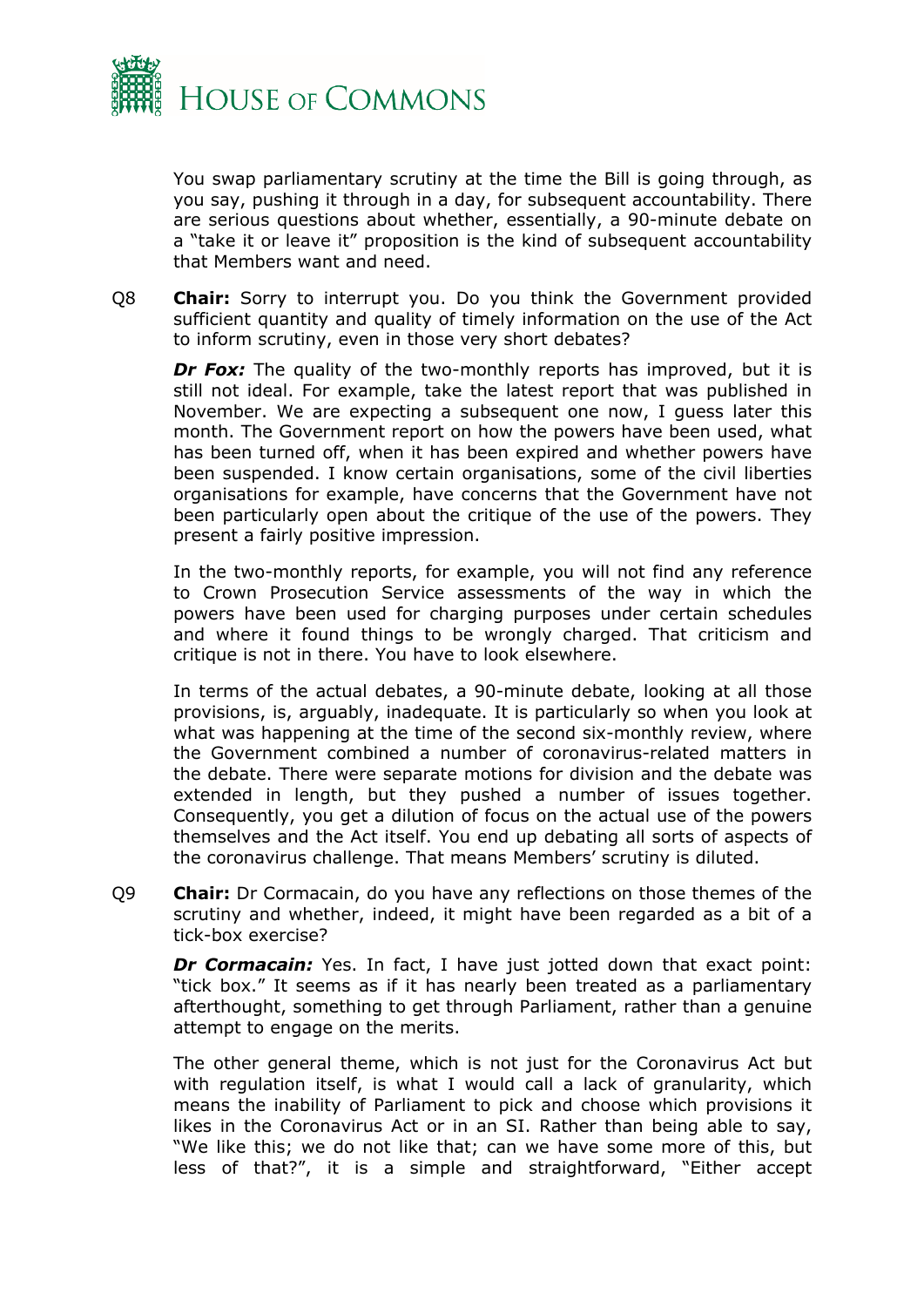

everything or reject everything." With that kind of approach, most sensible Parliaments around the world will simply accept everything, because the risk of rejecting everything is too great.

*Professor King:* I agree with what has been said so far. The continuity votes should have happened more frequently. Every three months would have been satisfactory. That would have been a good amount of time. Unbundling the motions, having a number of motions on different aspects of continuation, would have been better. It would have allowed for more focused interventions and the possibility that some would be discontinued, which would have made it more politically salient for Members to attend and take seriously those debates.

*Dr Fox:* It suddenly occurred to me that an additional point about the reporting is that the Government publish the reports, and they are reporting to Parliament, but who are they reporting to exactly? The scrutiny architecture in each House is not there to consider them. In the House of Lords, they were sent to the Secondary Legislation Scrutiny Committee, but its remit does not cover those reports and therefore it could not report on them. The question is whether they then go to a Select Committee in the House of Commons, which one and how it then reports on them in a timely way for that six-monthly review debate. It seems to me that that was a gap. That scrutiny did not happen.

**Chair:** That is a good point.

Q10 **John Stevenson:** Professor King, the UK Government adopted one approach when it came to the Coronavirus Act. They got it through Parliament at pace. How does that compare with the legislative reactions of other countries that have also been affected by coronavirus? What was their approach in comparison with ours?

**Professor King:** The approach in other countries varied significantly, depending on its legal and constitutional culture. For instance, many countries had no parliamentary scrutiny of individual regulations at all. Others had much shorter sunset periods and intensive scrutiny through interpolation in the Chamber. I will indicate what I think were some of the best lessons learned from the comparative experience.

They come down to these things. First, there was widespread reliance on a public health statutory framework, both existing powers such as, in our case, the 1984 Act, and Covid-responsive legislation, such as a coronavirus Act of some sort. There was much less reliance on an allhazards emergency powers framework, either in constitutions or otherwise. That was the approach taken in Norway, New Zealand, Israel and Germany, this reliance on public health statutory legislation.

New Zealand and Israel, interestingly, relied on an all-hazards framework. In New Zealand, it was contained in legislation. In Israel, they relied on the basic law, which is their constitution, but only for the first couple of months. They quickly passed Covid-responsive statutes,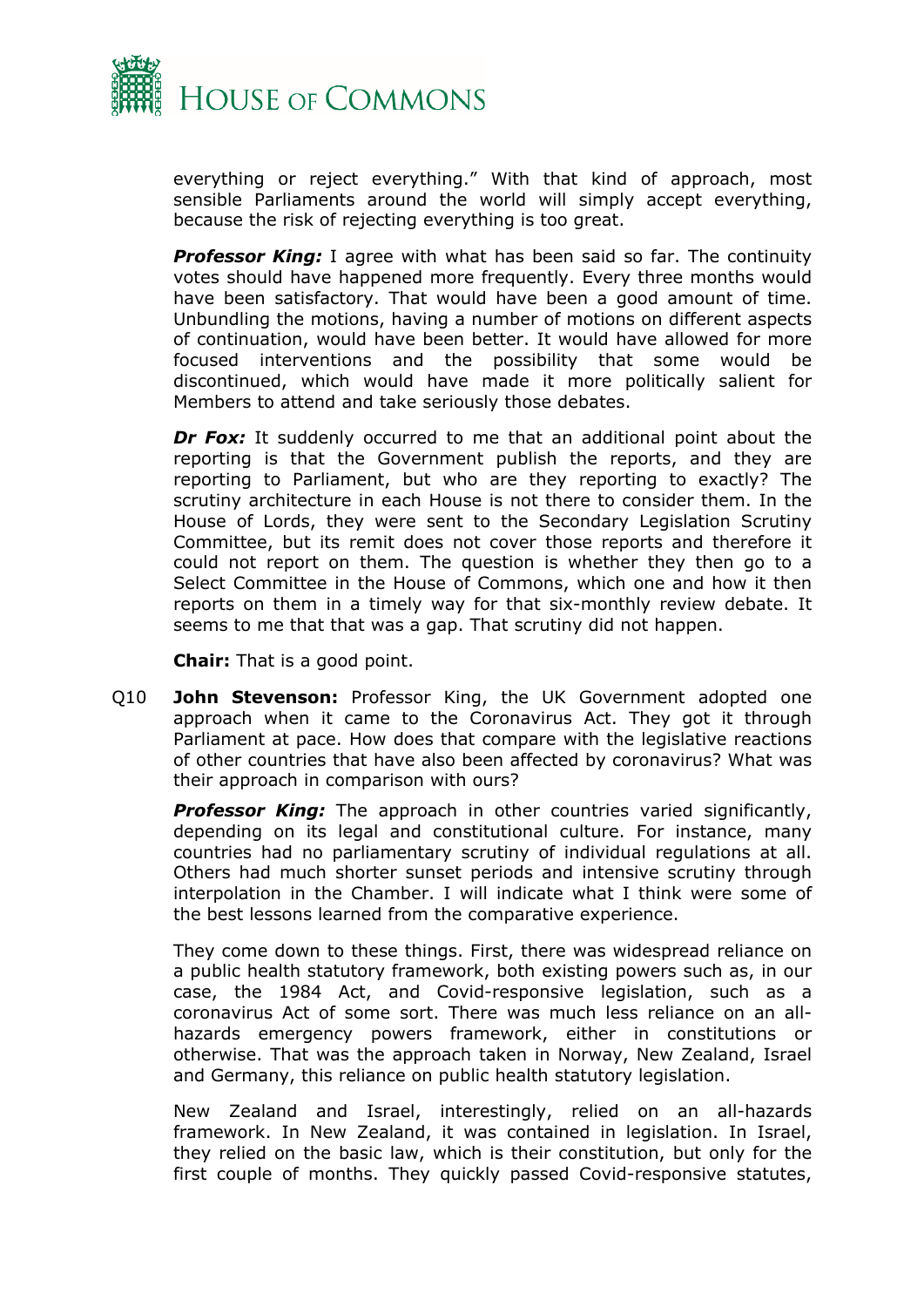

and that was the case in the majority of countries. In the main, a statutory framework was relied on.

Secondly, Bills of Rights were not suspended and courts stayed open for meaningful review, often through online hearings. In Germany and Austria, for instance, hundreds of cases were taken and this did not tend to gum up the public health interventions. Judicial restraint on the big issues was nearly universal, and vigilance on equality and process questions was common in the better countries.

On these first two points, the UK fared fairly well, but less so on the following ones. Many other countries used shorter and better sunset periods, both on the Covid-responsive statutes and on the emergency declarations that unlocked powers, as well as on regulations themselves. On Covid-responsive statutes, for instance, in some cases the sunset period was radically short. In France, the declaration had to be renewed initially on a monthly basis, by an Act of the legislature. In Norway, the fast-tracked corona law expired after two months. Germany's infection protection Act had to be renewed a year on.

None of those three countries actually had parliamentary scrutiny of the individual Covid regulations. New Zealand had that, but its continuity votes took place every 90 days, rather than six months. On sunset periods, the UK compares quite poorly.

Fourthly—and I will make just one point after this—the best countries had a sort of cross-party process for resolving questions of parliamentary procedure during the pandemic. Norway, for instance, had a presidium, which had cross-party representation and was independent of Government, that resolved all questions about how the Storting would function. Closer to home, Scotland had its parliamentary bureau, which also resolved these questions on a cross-parliamentary basis. Most other countries resolved these in a non-contentious way, which was radically different from how it was done in the House of Commons.

Lastly, and probably of very direct interest to the Committee, the UK actually fared better than most countries with parliamentary scrutiny of individual regulations, but it can still be improved. In a survey of 38 countries and territories that I have been doing in the context of the Lex-Atlas: Covid-19 project, 23 have no parliamentary scrutiny of Covid regs at all. Those include Austria, Canada, France, Germany and Sweden. Others had quite constrained scrutiny, but a few countries, arguably, had better scrutiny than the UK. I am happy to discuss those now, or perhaps the Committee would come to this issue at a later time. I would be happy to share what the form was.

Q11 **John Stevenson:** I do not think we need to go into specific depth, because, quite clearly, you are carrying out a report on it. If there was one particular country that you would take as an example of being better than our performance and use as an example for the future, which would it be?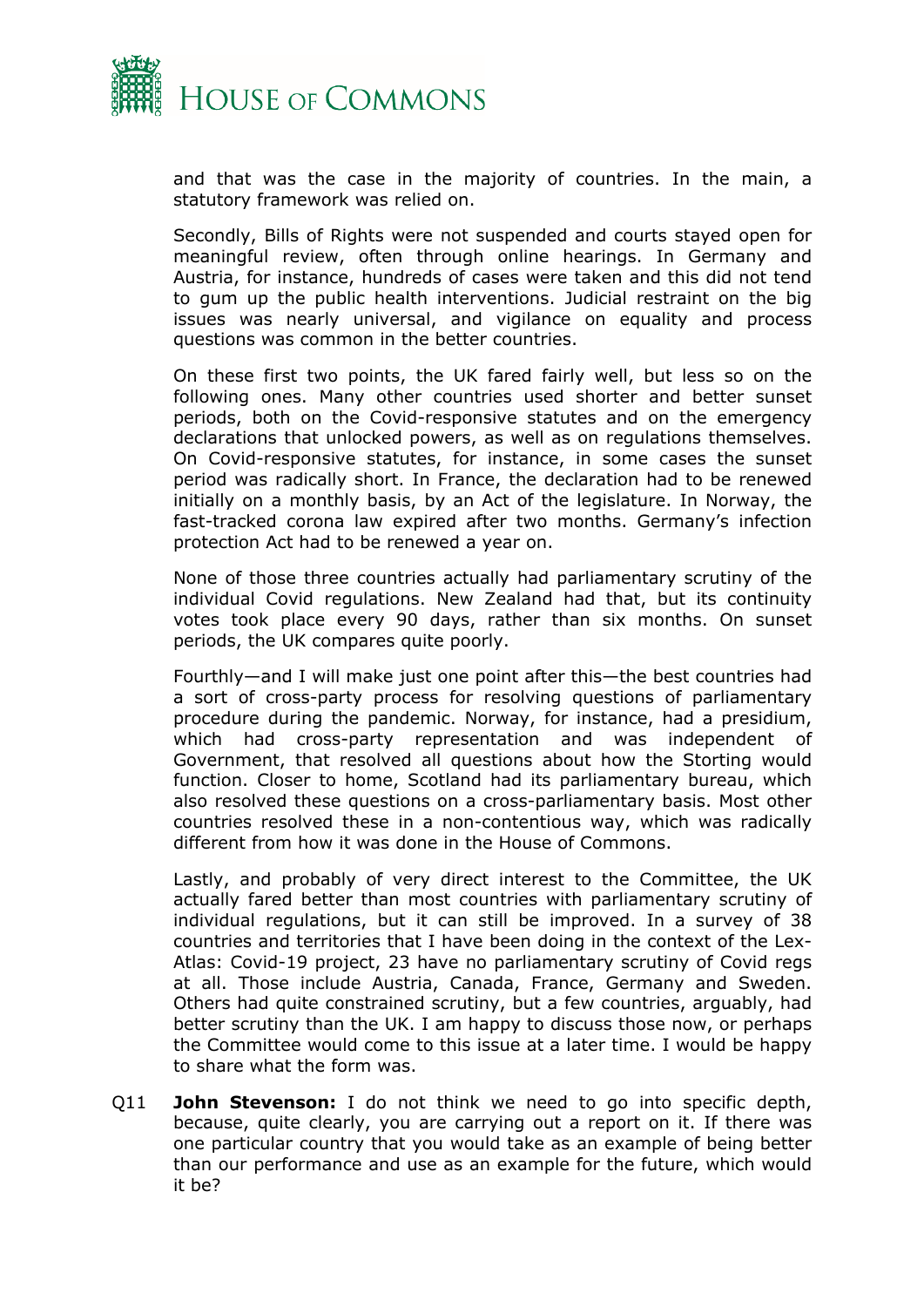

*Professor King:* On the way the parliamentary process was run, it would be Norway. On the way the overall health response was run, not just on a policy level but on a constitutional level, New Zealand performed very well. Neither was perfect. Norway did not have regular review of its regulations and New Zealand's Covid-responsive statute had a sunset period of two years, which is probably longer than needed, although the system of parliamentary scrutiny of regulations in New Zealand was superior.

Q12 **John Stevenson:** What would be your principal take from the way other countries have approached it that would benefit us in the future when we are looking at emergency legislation for health emergencies? What would be your key take that could improve our system?

*Professor King:* There should be shorter sunset periods on the legislation and a mandatory sunset period for all Covid-19-responsive legislation. A public declaration of a public health emergency that comes before Parliament would also very much improve the situation here. The debates in Parliament tend to be wrapped around particular measures, rather than a general commentary on the Government's performance or the need to continue those measures. Lastly, a framework, either traffic light or alert system, could better align the law that is made and the public health advice to make it clearer to the population. It enables a simpler form of regulation making, rather than the quite dense and unreadable form that we have here.

Q13 **Ronnie Cowan:** For the benefit of our viewers, the Civil Contingencies Act 2004 is the main piece of legislation that equips the UK Government to respond to civil emergencies in the UK. Section 19 of that Act defines one of those emergencies as, "an event or situation which threatens serious damage to human welfare in the United Kingdom or in a Part or region".

This is initially to Dr Cormacain, but if Professor King and Dr Fox want to contribute, that would be great. You previously indicated that you thought the Civil Contingencies Act could have been used in response to the pandemic. The Government subsequently told this Committee that the Act was inappropriate for use in response to the pandemic because the problem was known about early enough for it not to qualify as an emergency under the terms of that Act. What is your view of the Government's assessment?

**Dr Cormacain:** On balance, using the Coronavirus Act 2020 and the various public health Acts was the correct way to respond at the outset. I still think it would have been possible to use the civil contingencies model at the very start of the pandemic, because of the nature of the emergency. I do not think it would have been ideal to have used the civil contingencies model for two main reasons.

The first is on devolution. Health is devolved in Scotland, Wales and Northern Ireland. For the Westminster Parliament to legislate, using the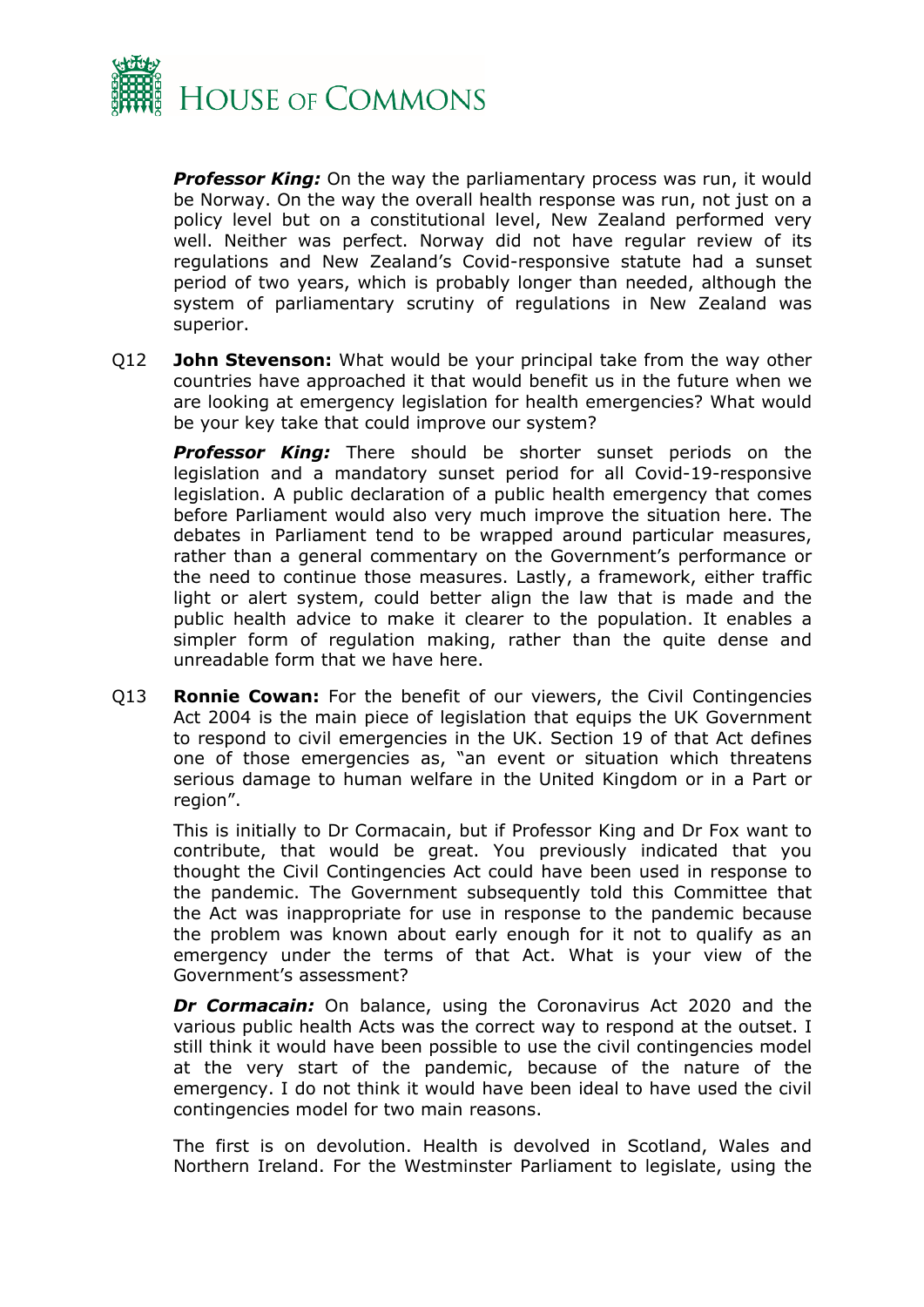

Civil Contingencies Act, for those matters in Wales, Scotland and Northern Ireland would have been constitutionally unsound.

The second point is very easy now, looking back with hindsight, but perhaps the emergency was not such a serious emergency within the meaning of the Civil Contingencies Act that would necessitate using that Act. I am still of the view that it would have been possible to use the Civil Contingencies Act at the time, but the better model is to use the Coronavirus Act itself.

**Ronnie Cowan:** Do the other witnesses want to contribute?

**Dr Fox:** If you cast your minds back to March 2020, there was a good reason not to use the Civil Contingencies Act in relation to the regulations. That was that, under the terms of the Civil Contingencies Act, the instruments are actually orders in council, rather than regulationmaking provisions. They have to be approved within seven days and Parliament has to be recalled. In late March 2020, it was realistic to be concerned about the ability of Parliament to assemble on a regular basis to approve those regulations, had they been required.

At that point, of course, the virtual Parliament did not exist. There were legitimate concerns about the question of whether and how the Privy Council would assemble for orders in council and how Parliament might assemble. If you remember, shortly after the Coronavirus Act was passed, Parliament went into an early recess and there were questions about how and when it was going to reconvene. To use the Civil Contingencies Act might, potentially, depending on what had happened in those early weeks, have caused some difficulties. As time went on and the virtual Parliament was established, those concerns would have faded away.

Comparatively though, if you take the civil contingencies provisions for regulations and their approval as the expectation of what Parliament wants in an emergency, given that the Government continued to use regulations, particularly under the 1984 Act, for such a long time, they could have moved closer to those provisions for scrutiny, even using the urgency procedure in the 1984 Act. They have actively chosen, largely, not to do so, which is why a way around this would be a bespoke procedure. There were practical reasons why it was difficult to use the Civil Contingencies Act back in March 2020.

**Professor King:** I agree with what has been said so far. I am more sceptical of the resort to the Civil Contingencies Act than some other commentators. It is a backstop for use in extreme urgency. Most other countries that relied on statutory all-hazards emergency legislation, as I said, migrated their regulation making to new statutory regimes.

Although the process of parliamentary scrutiny looks sterling, that regs have to be confirmed within seven days and renewed every 30 days, the amount of regulation-making would have meant that parliamentarians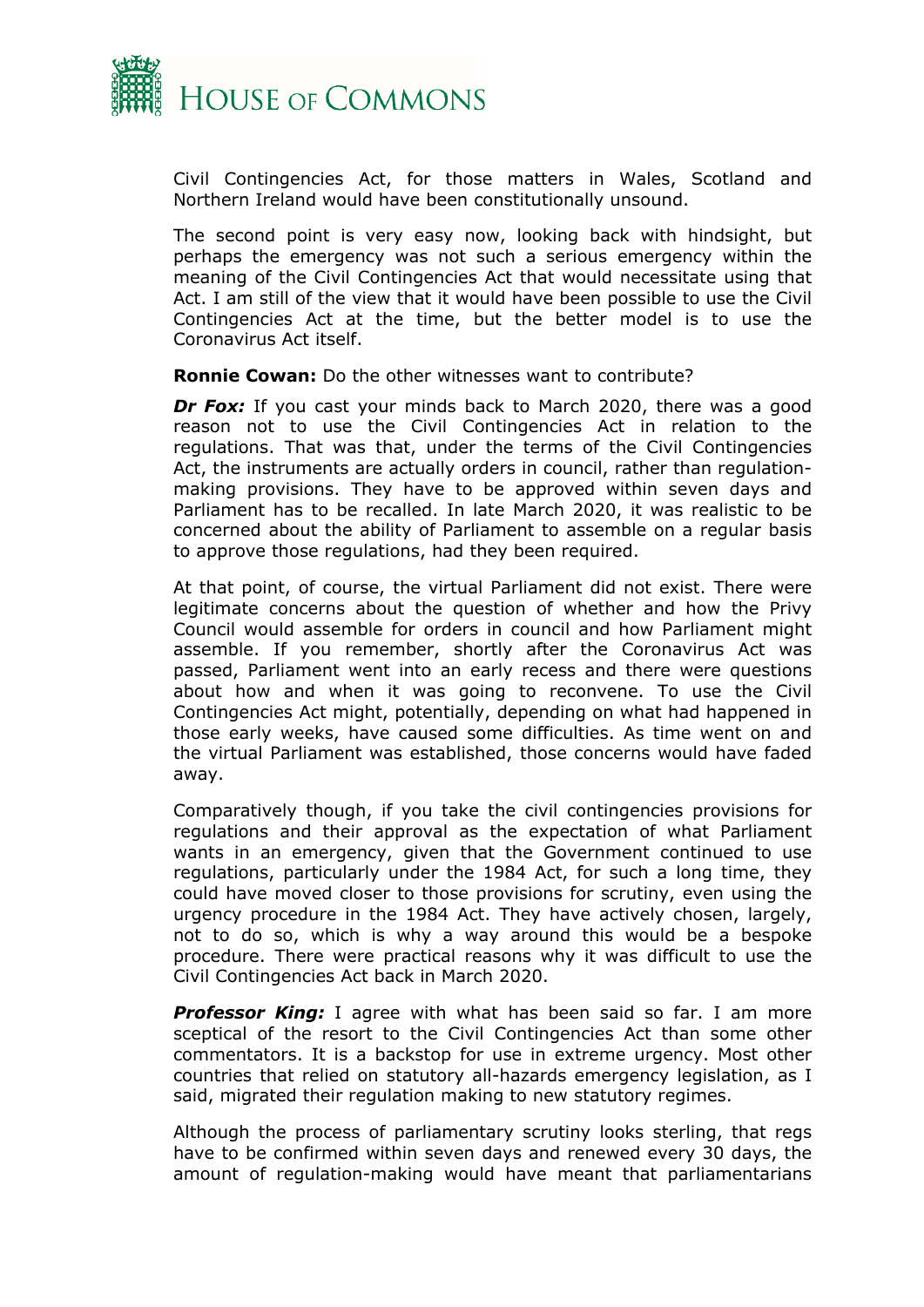

would have been overloaded with new regulations, which would come up for repeated renewal. I worry that there would have been some kind of scrutiny theatre that would have been regarded as something between a farce and a sham.

Lastly, the Civil Contingencies Act allowed pretty much anything to be done using Henry VIII powers, whereas the 1984 Act did not. Even the Coronavirus Act, which was more liberal in using Henry VIII powers, had a more constrained regime.

Q14 **Ronnie Cowan:** Touching on that, do the provisions of the Civil Contingencies Act, and particularly the design of the emergency powers contained within that Act, provide for more transparency and accountability than those contained in the Coronavirus Act?

**Professor King:** I do not think the transparency procedures are improved in law under the Civil Contingencies Act. The rush to have measures approved could create actual transparency issues by having a deluge of regulations for approval that Parliament might not have been equipped to process so quickly.

**Dr Cormacain:** There is one additional matter on transparency and accountability in the civil contingencies model. Under that model, Parliament has the power to amend emergency regulations. This is not a power contained in the 1984 Act. That is somewhat of a double-edged sword. It gives greater accountability, because Parliament has that granularity to change the content of an emergency regulation.

In doing so, it could create chaos. The nature of these emergency regulations is oftentimes very technical, and tampering with one without a full appreciation of the effect could cause a lot of problems in how the regulations work. There would be greater scrutiny by virtue of the power to amend but, equally, that could cause greater complications if an amendment has an unintended effect.

**Dr Fox:** To add to something Jeff said, there is the concern that, given the sheer volume of regulations, it would have been very difficult for Parliament to have managed the scrutiny of instruments that had to be approved within seven days and approved for their continuation within 30, Parliament having to be recalled and so on.

You could make the counterargument that, had that scrutiny process been in place, the constraint would have been more on Government. Therefore, would the policymaking and legislation that flowed from that have been different? It is a counterfactual that we cannot answer.

If you look at summer and autumn of 2020, when we were getting repeated amendment of regulations very quickly, in a matter of days, it would have been very difficult, under the Civil Contingencies Act, to have managed that process. It might have forced the Government to take a step back to think about how policy was being developed and how these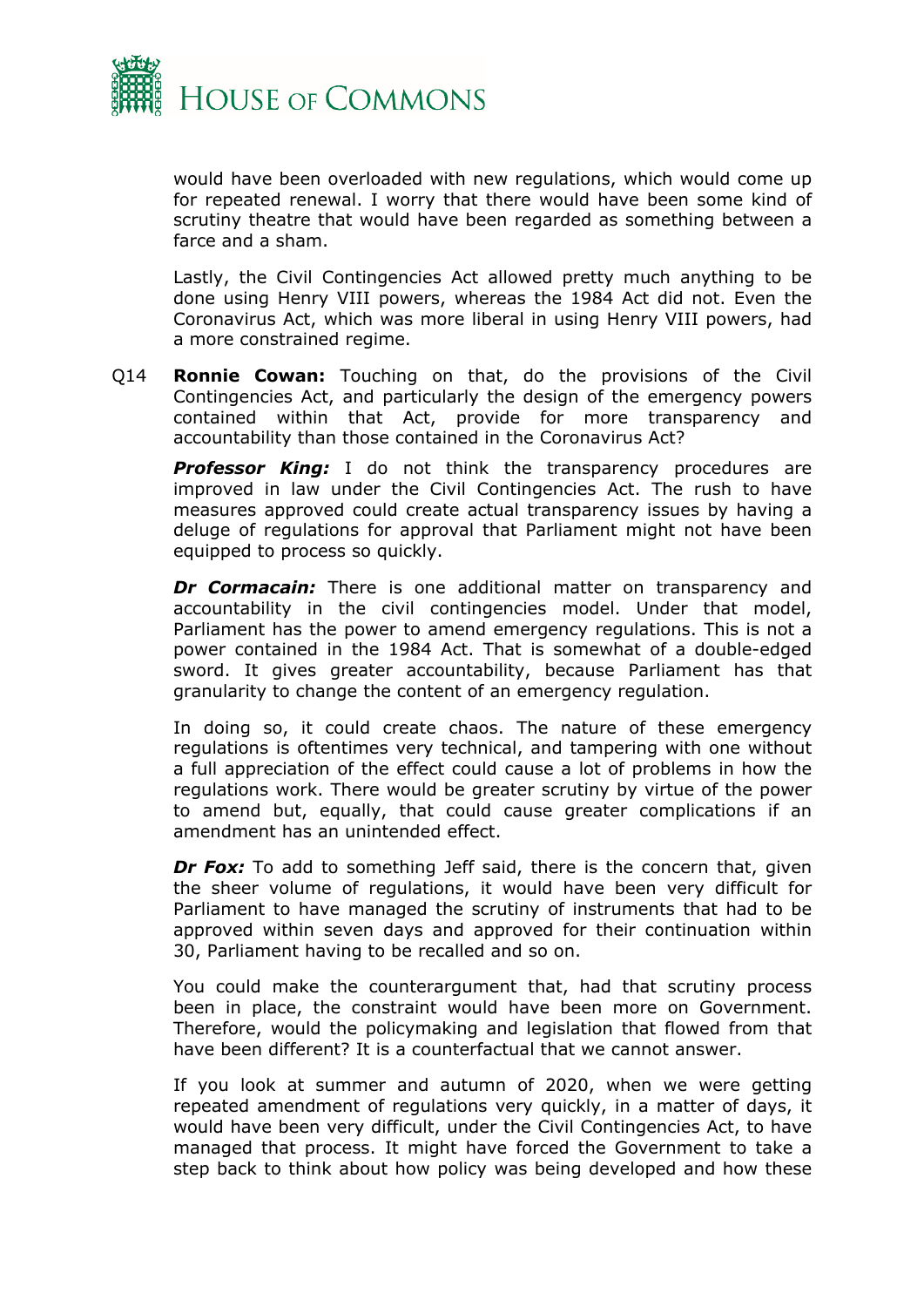

regulations were being pushed through, if they had had to use those provisions, as opposed to the Coronavirus Act, the 1984 Act or, indeed, any of the other 130-odd Acts that they were able to use.

Q15 **Ronnie Cowan:** Looking forward, we are all hoping that we will finally get out from the grips of this pandemic, but we do not know what is further down the line for us. There must be lessons we can learn, in terms of legislation, looking forward, not knowing what the next emergency is going to be. How do you think the balance between the need to pass legislation in response to an emergency, urgently, and the need for appropriate and transparent oversight by Parliament and other stakeholders can be best achieved?

*Dr Cormacain:* Before answering that directly, I want to say what impact this all has on the quality of legislation. We are talking about the scrutiny. What impact does it have if you have legislation made in a rush? The first impact is on the quality of that legislation. If a policy is developed in a rush, there are going to be loopholes. If it is drafted in a rush, there are going to be mistakes in it. If it is rushed through Parliament, it will not be properly accountable. Parliamentarians will not be able to pick up on things that happen.

The outcome of all that means we have a huge mass of legislation that is indecipherable to most of the population. The speed at which the legislation is made means that most individuals have no idea what the actual rules are on a day-to-day basis. For parliamentarians trying to do their job in scrutinising the legislation, because there are so many amendments, trying to understand, "What is the impact of this latest regulation in front of me; what will it actually do?" is nearly impossible. Speaking as someone who has written many of these regulations, I do not know how anybody else could possibly understand them.

In terms of the balance you are asking to be struck, the key thing now in my mind is the lack of proactivity. Certainly at the start we were reactive, and we had to be, but two years on we are still using emergency procedures. We are still using the urgent procedures. We are still making legislation that is signed at 1 am and comes into force at 4 am on the same day. I do not think that is acceptable anymore. There needs to be more forward planning, looking down the road and thinking, "What will happen? What is likely to happen? What powers do we need to have in place to counter that?" That is one of the general lessons I would suggest we need to have: more forward planning, more proactivity and less reactivity.

**Dr Fox:** I would broadly agree with that. If you look back to the passage of the Coronavirus Bill, the provisions that traditionally Parliament and its Committees have recommended to be included in fast-track emergency legislation were there: review periods, sunset clauses and so on. The procedures that have been utilised for the regulations made under those powers are broadly the same as those that exist for normal statutory instruments. You can make made affirmatives not just under the 1984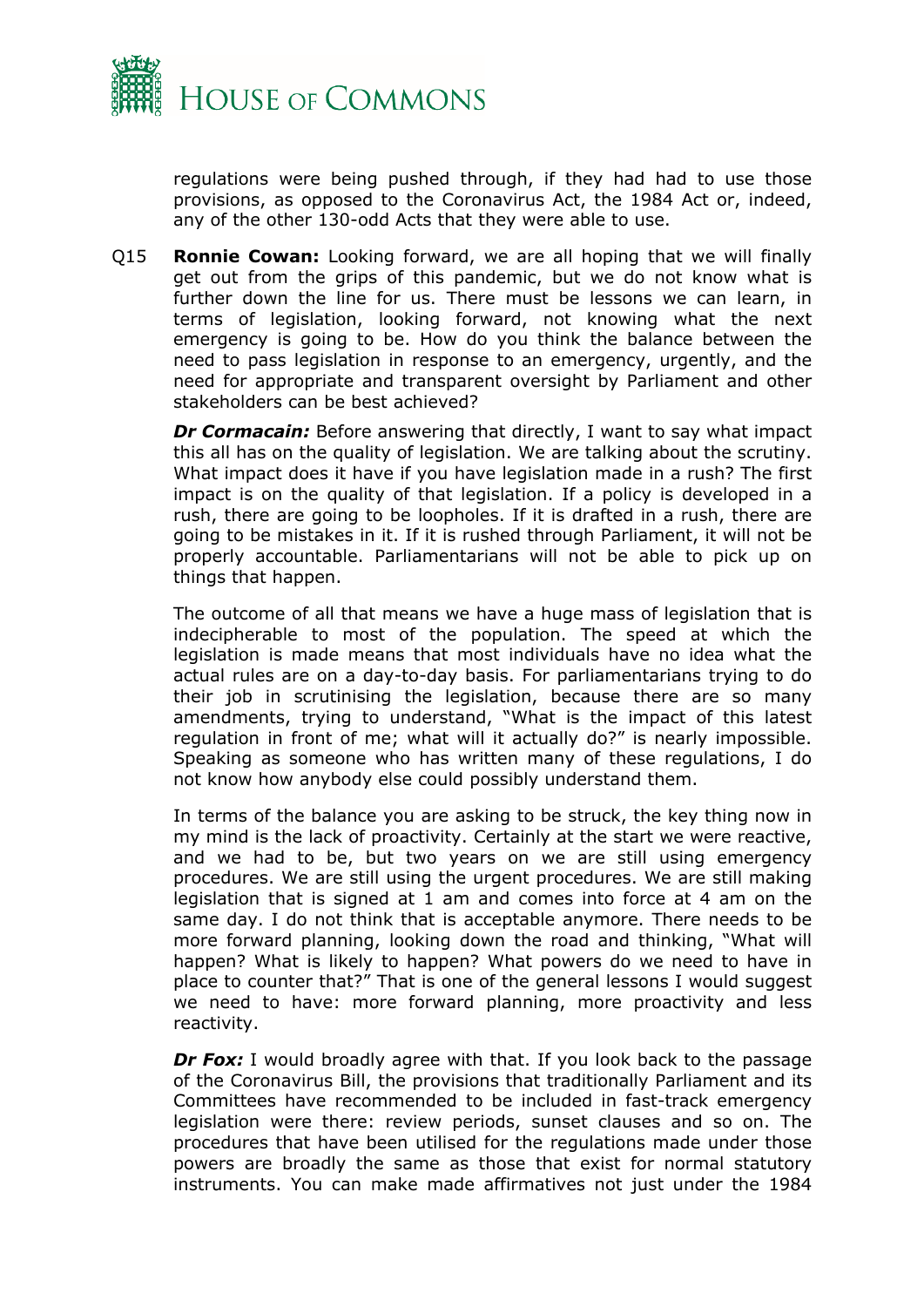

Act, using that urgent power, as that provision exists in a number of other Acts of Parliament and is used across Sessions.

The balance would be that, if the Government need and want to push legislation through very quickly, the periods for sunset and review should be tighter. Arguably, a Bill should be in place only for six to 12 months and they have to come back and legislate again. The onus should be on the Government to do that. In terms of the regulation-making powers, it is fairly clear. We have talked about the problems with the potential difficulties arising from use of powers and procedures under the Civil Contingencies Act at the higher level.

Equally, we then have problems with use of the made affirmative procedure under the 1984 Act, because of the time the Government had to seek approval of those regulations and the problems of retrospective scrutiny. We have a problem with the use of the made negative procedure, where, for example, MPs cannot scrutinise very big decisions made in relation to the international travel regulations. You cannot get debates on those because of the scrutiny procedures.

It shows that, if Parliament is to get a handle or some kind of bite on scrutiny, we need bespoke scrutiny procedures. What we have at the moment does not quite fit. A bespoke model is needed.

*Professor King:* I agree that we need a different, bespoke model. Generally, the one provision that should not be in the Coronavirus Act is contained in section 90, which permits continuation of the provisions beyond the two-year expiry period. We might come back to that issue later on, but that essentially allows the Government to continue to loop the Act indefinitely, provided they have a vote every six months.

As for the regime in general, there are three key improvements that dovetail with what Ruth has said. The first would be a shorter duration for the made affirmative scrutiny period. I am thinking of something around 14 days of being made and not 28. That is an arbitrary number, but it would be better.

Secondly, we could consider reducing the use of the negative scrutiny procedure altogether. I believe New Zealand had used affirmative scrutiny in most, perhaps all, cases.

The third would be to use a statutory sunset cap on regulations, perhaps three months maximum. I believe this is what the Constitution Committee concluded. Where the Government wish to continue a regulation that is already in place, there should be a default use of the draft affirmative procedure, rather than the urgent procedure, to do that, so the debate is meaningful on continuity.

Lastly, and probably most importantly, it is about the drafting practices. The number of regs could be reduced. New Zealand had dozens of Covid-19 orders, not hundreds, and they are very clear. All of them are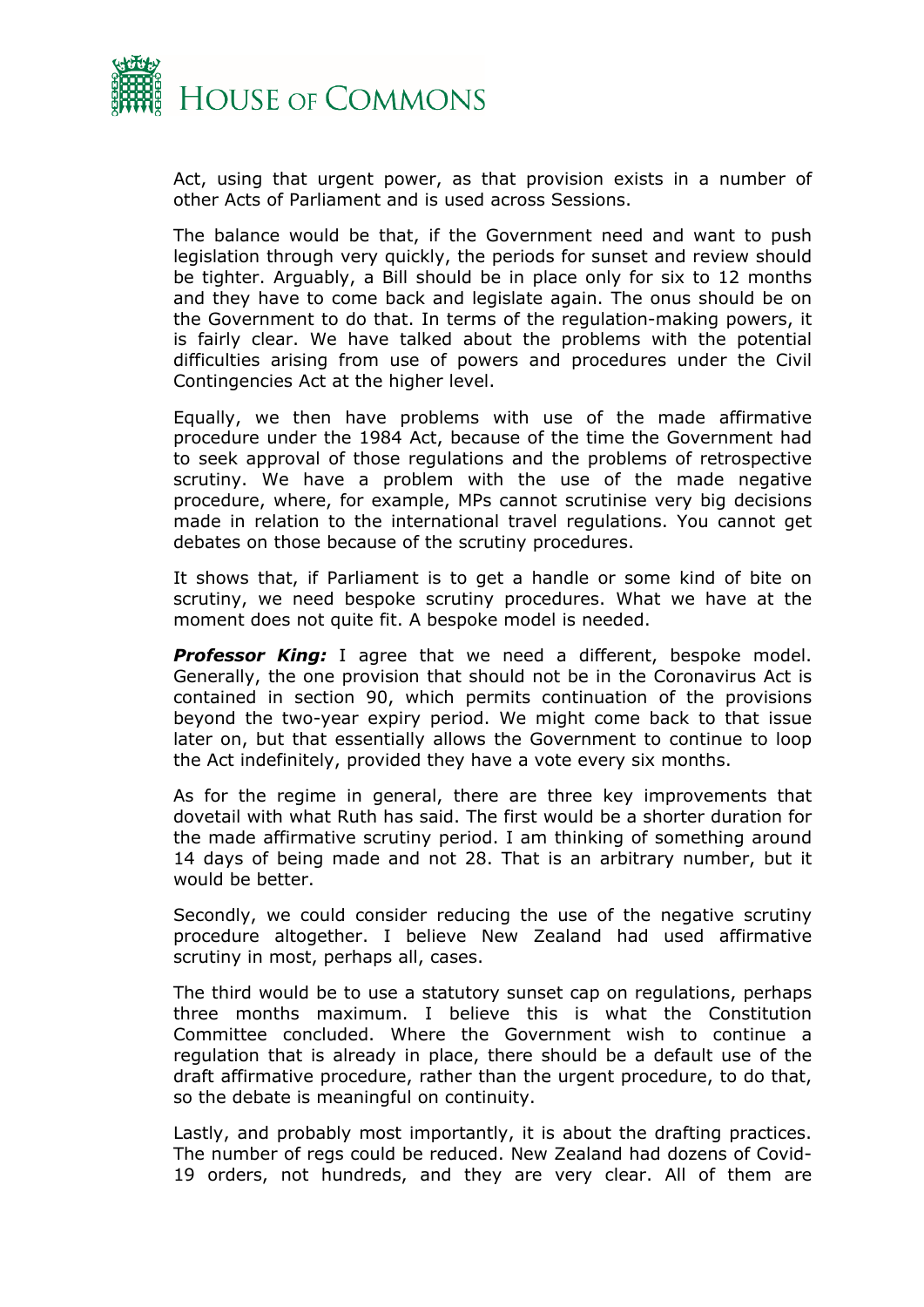

available through the Oxford Compendium of National Legal Responses to Covid-19. One can read them, and they are legible. All the Covid-19 orders essentially restate the law. They are not a series of amendments to previous inaccessible measures. Legislation.gov.uk did a commendable job, an incredible job, at making the mass of regs as clear as possible, but the drafting of them and full restatement of the law in consolidation could have been done better.

Q16 **Karin Smyth:** Clearly, our concern is centrally scrutinising the parliamentary laws here in Westminster. The advantage of the Civil Contingencies Act is that the people operating those laws had a clearly defined role and operation within the local resilience forums. It may be outwith your individual expertise, but can you say something about what was missing from the emergency legislation we passed to ensure and support those local deliverers of said legislation to know that they were acting within the law in coming together to respond to the emergency? Clearly, that was a key part of the Civil Contingencies Act. They knew what they were supposed to do and how to step up into those roles.

We had a degree of confusion around the law, their own rules and the guidance, et cetera. Could something have happened better with the legislation we passed to bring them into the fold, so to speak?

**Dr Cormacain:** I cannot answer directly on the impact it would have with the local resilience units. In general, if we want individuals to be able to implement the law better, it needs to be less complex and it needs to change less rapidly. If a law changes on a Monday, changes on a Wednesday and then changes on the following Monday, there is simply no chance that anyone, any official, will be able to know what the law is at any point in time. There is that complexity and the rapidity of change.

Then there is the confusion that has arisen with the misuse of guidance masquerading as law. That is when there is a press release or ministerial statement that says, "You must do a certain thing," but the thing it says is not the thing that is in the legislation. That is hugely confusing for the population and the police as well. It is little extra things that get added into the public consciousness about "what I have to do" that have no basis in law. That has been prevalent right from the start of the pandemic.

I will give you one concrete example of the difficulty of implementing emergency laws. There was a very controversial funeral in Northern Ireland of a terrorist. A lot of the things that happened around the funeral seemed to be in breach of the law and there was a lot of public outrage around that. The police and the Public Prosecution Service looked at it and actually said in their statement, "The law has changed so frequently and at the last minute that we cannot possibly justify bringing a prosecution here." That is a failure not of the police or the prosecutors. That is a failure of the people who make the law.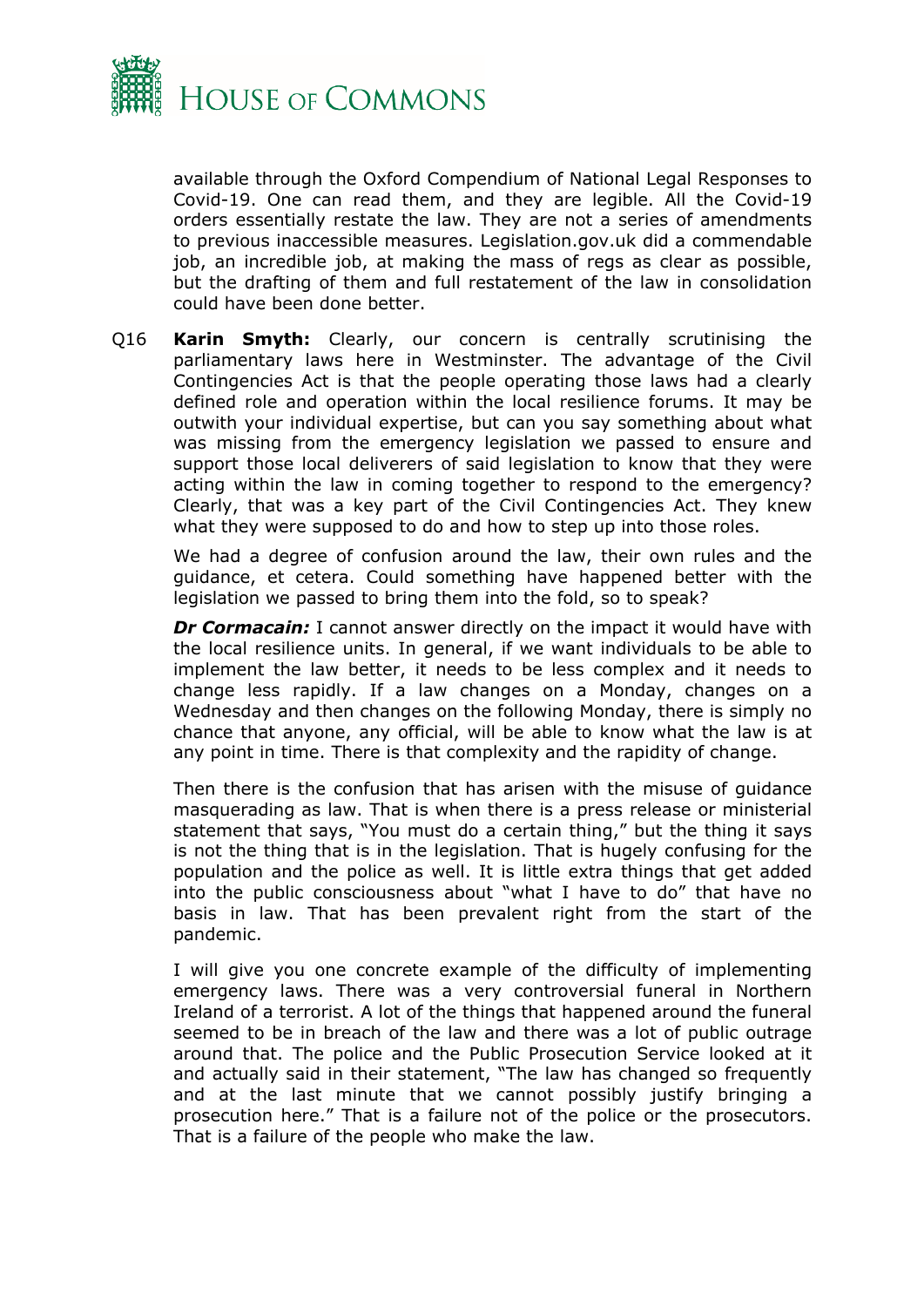

*Professor King:* I would simply say that a clear distinction needs to be made between what is public health advice and what is the law. There has been a lot of criticism about guidance masquerading as law. The fact is that guidance is, for the average citizen, a statement not just of advice but also of the rules that they are required by law to follow. It is a thing available on a website or a phone somewhere. The thing that needs distinguishing is advice from law, and that could have been done more clearly in the guidance.

Many countries used a traffic light or alert level system, which simplified things. In this country, there was an incredible plethora of substantive rules: rules of six, local lockdowns, different tiers and so on. A simpler framework, even if it might not have been as engineered, let us say, to the precise epidemiological situation, would have been clearer and easier for citizens and law enforcement authorities to operate.

Q17 **Mr Jones:** Dr Cormacain, you have referred to the need for forward planning in terms of legislation. A lot of us thought that we had already planned for unforeseen crises, such as the one we are just coming out of, I hope, in the shape of the Civil Contingencies Act. Of course, as we have just been discussing, when the chips were down we decided not to use that piece of legislation but to go for a bespoke piece of legislation. How can Governments prepare for future, probably unforeseen crises, such as this, when legislation that we thought was aimed at addressing it is considered to be inappropriate when the time comes to use it?

**Dr Cormacain:** That is a very good question, and it is very difficult to answer. Bespoke legislation usually is the best way forward. The Civil Contingencies Act was bespoke legislation, but it was not quite suitable for this kind of public health emergency. The Public Health (Control of Disease) Act was a general public health Act that had some emergency powers and procedures in it, so it was not quite suited to this type of emergency.

Perhaps the best approach would be a bespoke public health emergency Act, which would set out in more detail a fairer and more balanced set of principles and approaches allowing for proper scrutiny and better policy development. It is very hard to do that in advance. It is very hard to do that in hindsight. If we do it now, which I think we probably should, the next emergency might be slightly different.

In terms of proper preparation and planning, what is necessary is nearly a menu of powers that Government could use in different situations, so these are the 10 different types of powers that we might have. If they are prepared in advance, not necessarily on the statute book, whenever a particular emergency comes the Government and the legal teams can lift them off the shelf and adapt them to that particular emergency. That sort of forward planning might be of some benefit.

Q18 **Mr Jones:** Is the Civil Contingencies Act redundant?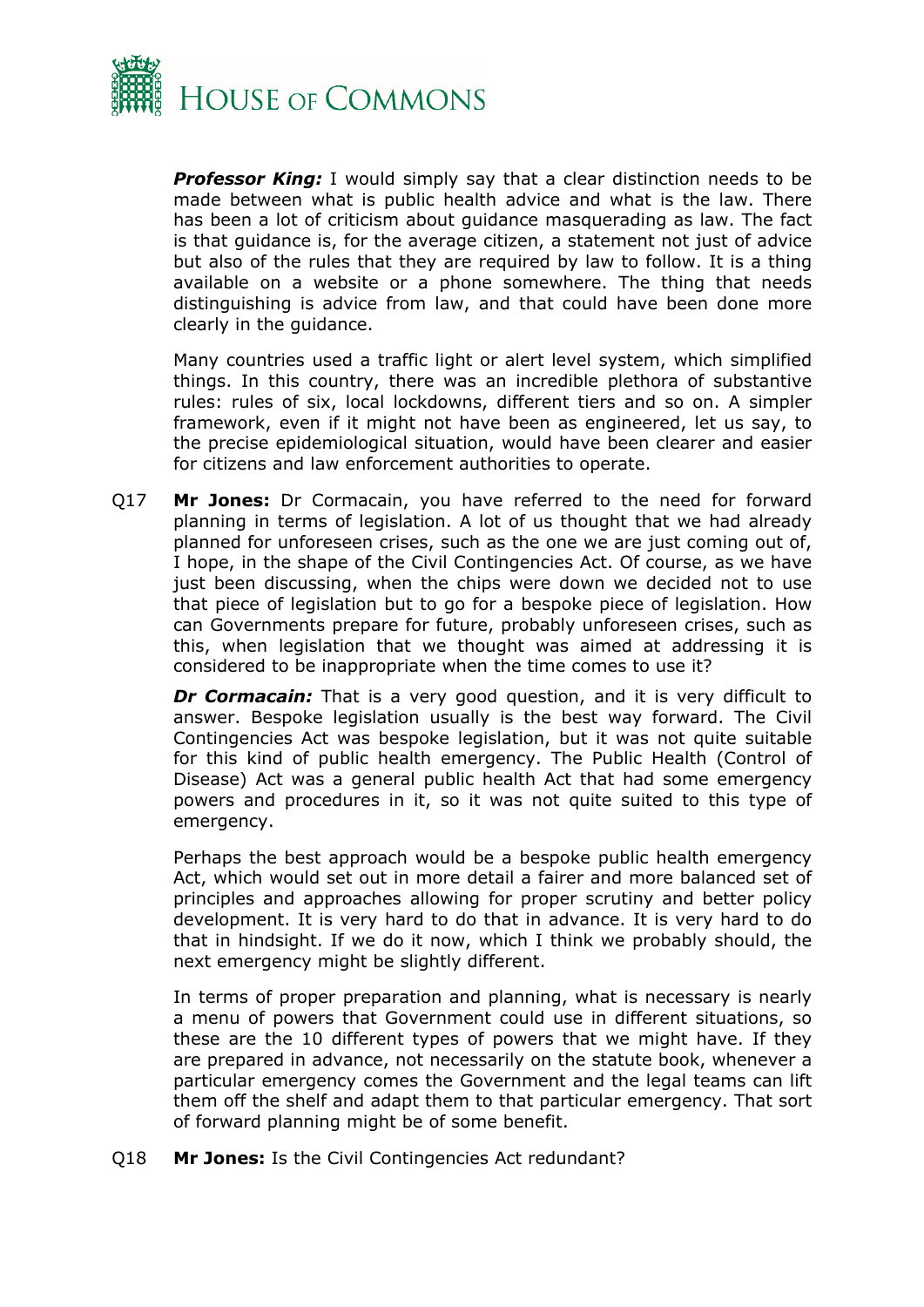

*Dr Cormacain:* No, I would not say it is redundant. It might be useful in certain types of emergencies. It has not been particularly useful in this emergency, but it might be helpful in the next emergency. It would be good to supplement it with a more specific public health emergency Act.

#### Q19 **Mr Jones:** Should the Civil Contingencies Act be reviewed and revised?

**Dr Cormacain:** It depends. The Civil Contingencies Act is more of a broader, overarching Act to deal with lots of different potential emergencies. Revising it so that it would cope more appropriately with this emergency might mean it is limited in coping with other emergencies. There is no difficulty in having a look at it again. If you try to redraw and refocus that Act to deal only with public health emergencies, you might make it redundant for other types of emergency. Rather than change that Act so it deals with this particular focused emergency, it is much better to have a more focused Act to cope with public health emergencies.

**Dr Fox:** The Act should be reviewed. It is clear that, at the time, back in March 2020, one reason that the Government articulated why they could not use the Act was that, in the Minister's words, it was not a bolt from the blue. The pandemic had emerged, was foreseen for some weeks, and therefore the Act could not be used.

Given the nature of the emergency we have been through, the question is in what circumstances, what kind of emergency, the Civil Contingencies Act would come into play. Given that, if not in Government, at least outside Government, many people did not realise that the measures that would be used to manage the pandemic were actually in the 1984 Act, it is worth looking right across the statute book at urgent and emergency provisions in other statutes that have been used during the pandemic, or that have not been used in this particular crisis but might be used in other types of crises, reviewing where they sit in relation to the Civil Contingencies Act and assessing whether everything would benefit from consolidation, in either a revised Civil Contingencies Act or a completely new statute.

*Professor King:* It would be good to have a review of the Act to allow those who are disgruntled about it not being used to have a full process to answer that disquiet. It is a fundamental constitutional measure. I do not see a case for reforming it, because it is there to allow the Government to have the powers to do virtually anything if it is strictly necessary that they do that. It is contemplated by the 2004 Act, where, if another option is available, it should be used, precisely because of the breadth of those powers.

In most countries that I have seen, either all-hazards legislation was avoided or it was used very briefly and then Covid-responsive statutes, in conjunction with previous public health epidemic legislation, were used. That is, effectively, the way the UK approached the question as well.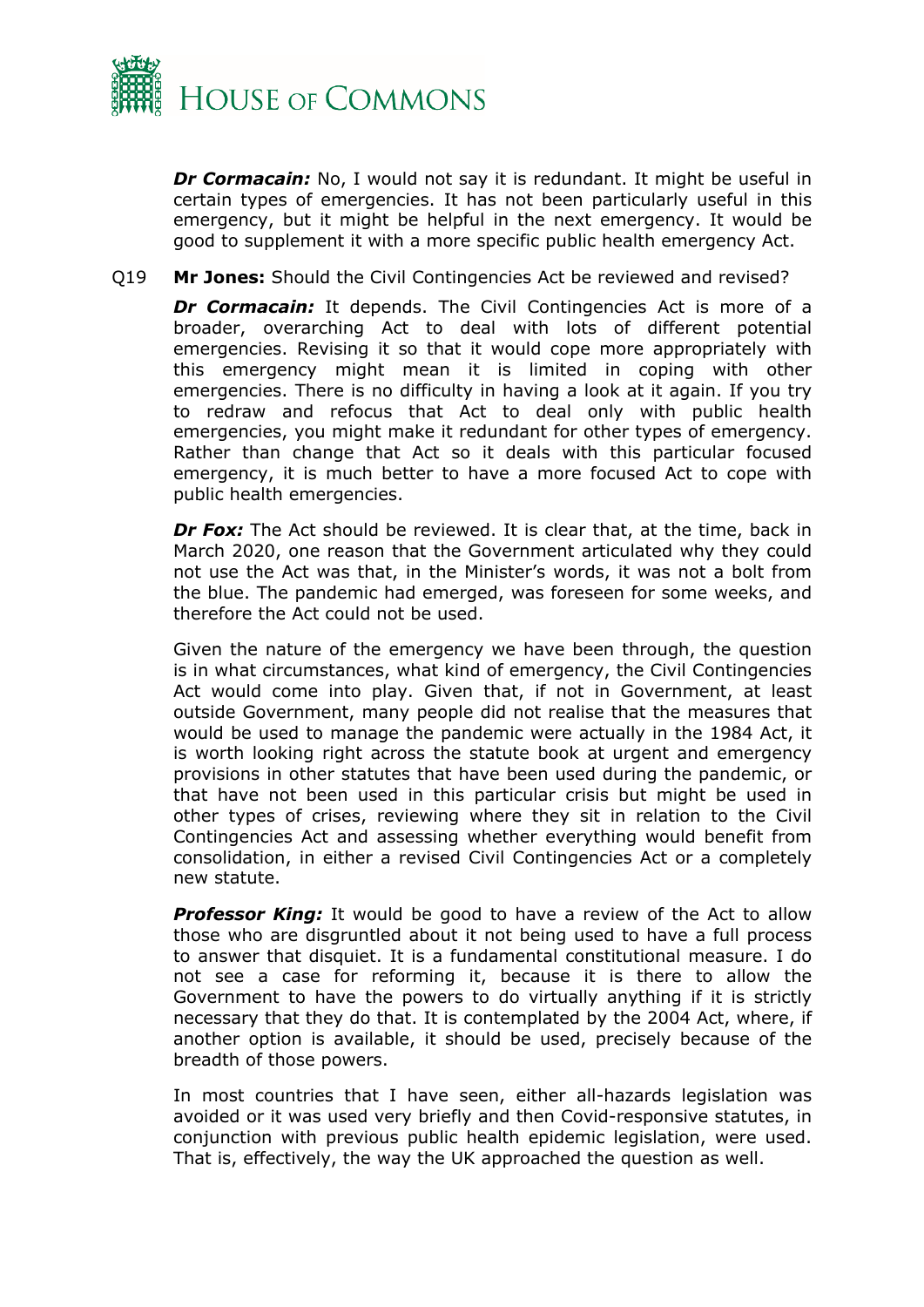

Q20 **Mr Jones:** We have had concerns expressed today about the level of parliamentary scrutiny of the legislation that was introduced. This clearly needs to be addressed. How could it be addressed in future? Could a new set of principles be employed to ensure that, when such legislation is introduced, a proper level of scrutiny is applied?

*Professor King:* A new pandemic response Act or public health emergency legislation that takes from the 1984 Act and combines some of the provisions, or certainly the insights of operating the Coronavirus Act, would be a good idea, with a model of parliamentary scrutiny that is tighter, effected through shorter periods for the made affirmative procedure, with possibly different categories of public health regulations that have different levels of scrutiny, and with determined sunset periods. All that should be done, and it would be good if that came out of this exercise.

Q21 **Mr Jones:** You would be in favour of consolidating legislation for this?

**Professor King:** Indeed, I certainly would be. There is no question but that the urgency procedure in the 1984 Act did not prove to be fit for purpose. The Coronavirus Act left those powers as they were. The experience in this country alone, which is also buttressed by comparative experiences, is that the features of the 1984 Act are not fit for purpose.

*Dr Cormacain:* I would broadly agree with that. It is also probably a matter of political culture and civil service culture. Once we get used to the habit of using emergency procedures, we will continue to use emergency procedures, or urgent procedures. It is quite difficult to shake that habit. Certainly at the start, as I said, urgent procedures were necessary. Two years in, the fact we are still using urgent procedures to make law at the last minute is increasingly unacceptable.

In terms of concrete ways to change that, we could have a check on the question of urgency. At the moment, it is simply enough for the Minister to say, "As a matter of urgency, we need to make these regulations now" and that is all there is. If there was some sort of check on that, either a judicial check or a legislative check, to say, "Can you demonstrate why this is urgent now and why you could not have introduced this using normal procedures?", that would be useful.

One example from France is the Conseil d'État, which is a constitutional court that has the power to review legislation before it is made, to check its constitutionality. They have a very different system from ours, but I was very impressed, speaking to one of the constitutional court judges, because they had the ability to look at a piece of legislation in advance of it being made and say, "We think that this particular provision in this Coronavirus Act is unconstitutional, so you cannot do it," so there is at least a check in the system.

There could perhaps be some sort of mechanism, equivalent to that, for saying, "Before you make this, you have to demonstrate this particular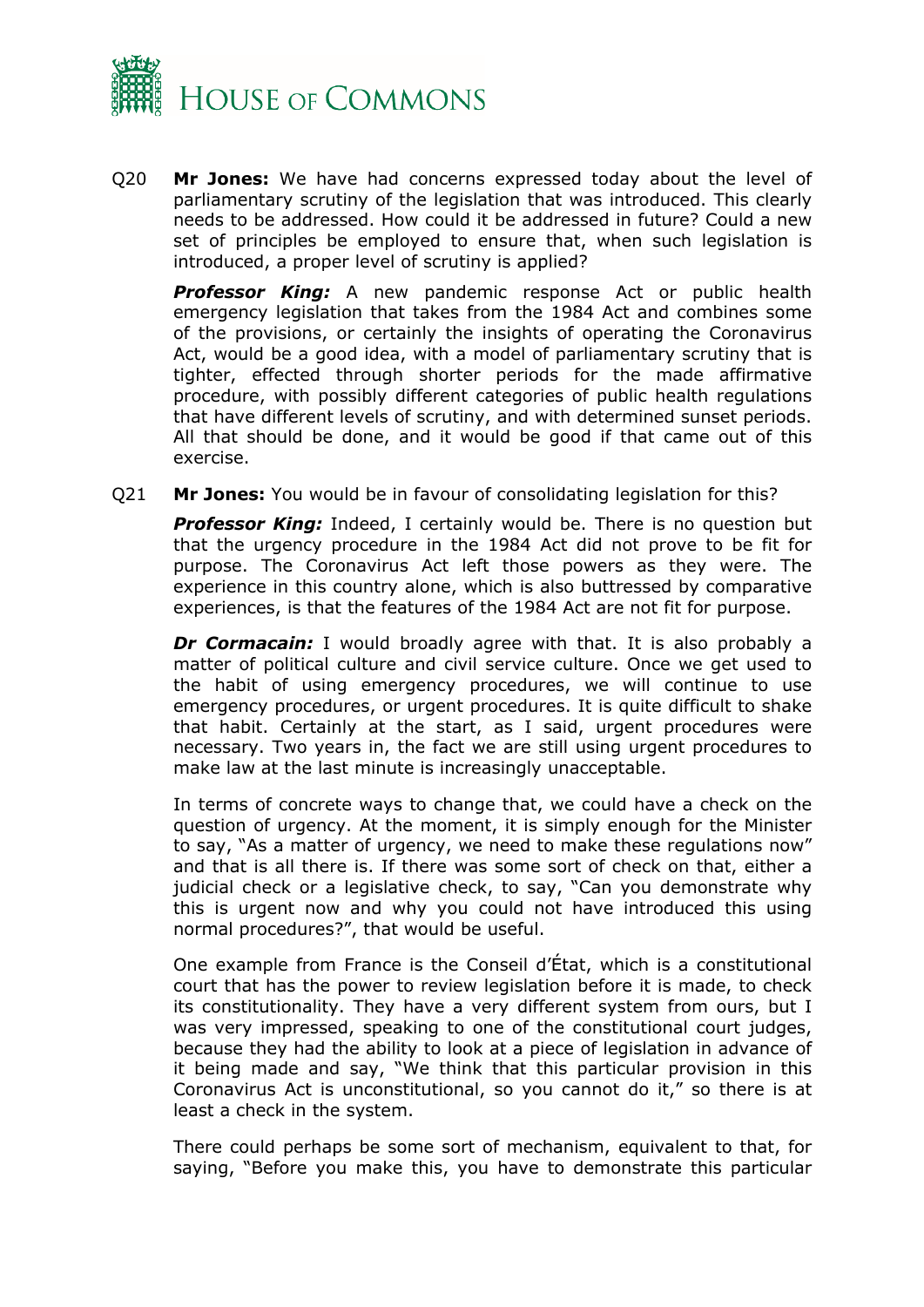

point," or, "You have to jump over this particular hurdle," or, "You have to satisfy this particular office or institution that what you are doing is appropriate, necessary and justified in the circumstances."

*Dr Fox:* There are two elements to it, the first of which Ronan has talked about, in terms of the safeguards on the exercise of the urgent power, whether that is in the 1984 Act or using the made affirmative procedure in any other Act. There has to be a constraint on ministerial use of that. It cannot, or should not, simply be that the Minister can say, "I think this is urgent."

There are other Acts of Parliament where there are some constraints. They are not particularly strong ones. There is the Misuse of Drugs Act 1971. The Legal Aid, Sentencing and Punishment of Offenders Act 2012 has a sunset clause that requires the Lord Chancellor to set out an urgency statement. One option would be that, if the Minister wants to move regulations under the urgency procedure, he or she has to come to the House and make a statement. That might challenge thinking a little bit more in Whitehall.

The other problem is the scrutiny clock. Under the made affirmative procedure, the 28 days, the scrutiny clock stops when Parliament is in recess, is adjourned for four days or more, which of course was the big problem in the summer of 2020, with the summer recess and the buildup of regulations. That could have been resolved if the Government had either decided, "We are getting a glut of these instruments; Parliament should be recalled," or taken an approach of timely tabling of debates and approval motions on that backlog of instruments when Parliament returned in September.

That was a political choice, in terms of how they managed their business. They could have done it better and more quickly; they chose not to. There was not an immediate political cost to that, although that subsequently led to a build-up of political opposition on the Government Back Benches in particular.

You could go down the route of saying, as Jeff has said, that you reduce the time period from 28 days to 14 days. In Parliament, we have seen a desire to consider and approve those regulations very quickly. Therefore the Government made the concession in September 2020 that they would bring forward an approval debate and vote as soon as possible after they had been laid. That brings a degree of accountability and approves the legislation, but it is not really detailed scrutiny. Members of Parliament cannot scrutinise effectively the technical detail of the instruments if they were published at midnight, came into force at 4 am and, within 24 hours of seeing the text and the explanatory memorandum, they are being asked to scrutinise it.

An interesting proposition that has been put forward in the House of Lords by its Secondary Legislation Scrutiny Committee and the Delegated Powers and Regulatory Reform Committee is the idea that you can have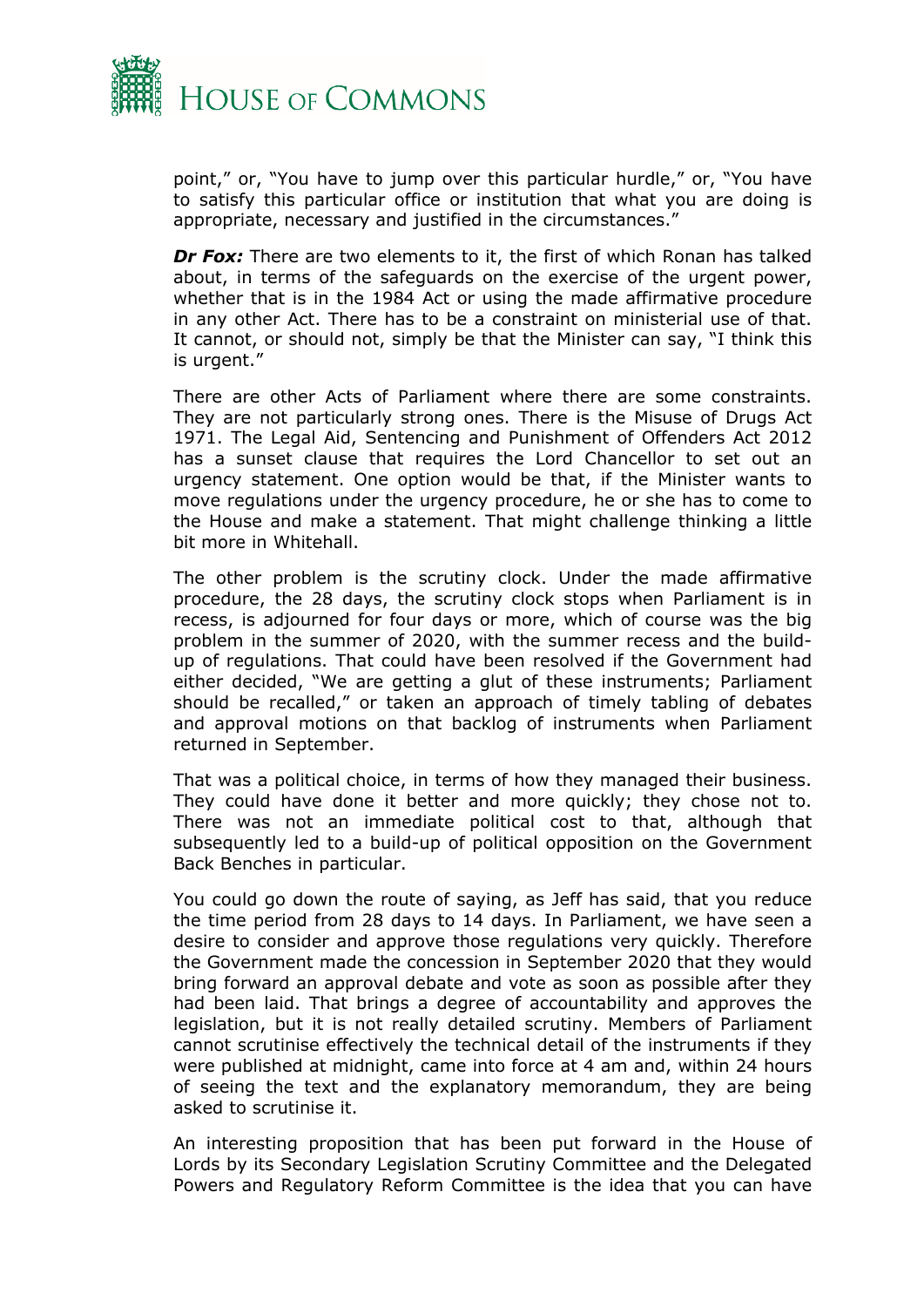

the approval process early, so that it has the democratic legitimacy that brings. If the scrutiny Committees that look at regulations report in a negative way on the instruments, or if they report concerns, there should be an option to bring those regulations back for further, more detailed scrutiny, in the light of the Committee reports. It would, essentially, give Members a second bite at the cherry to consider them.

Given the volume, that raises questions about the management of time, both the Government's time in getting their business through and the time demand on Members of Parliament to be able to do that. It is pretty unsatisfactory whichever way you go, given the volume.

Q22 **David Mundell:** Mr Jones has touched on some of the issues that I was going to raise, in terms of the fitness for purpose of the Civil Contingencies Act and its potential to deal with issues in the future. I want to come to a point that you raised in your opening remarks, Dr Cormacain, about its intersection with the devolved settlements. Essentially, you seem to be saying that it would be impossible to use the Civil Contingencies Act for measures applying across the whole United Kingdom if some aspects of those measures were devolved.

**Dr Cormacain:** It is not impossible, but it would certainly break the constitutional convention, the Sewel convention, which is that Northern Ireland, Scotland and Wales are entitled to do whatever they think fit in relation to health measures. The idea that the Westminster Parliament could dictate—and that is what it would be doing—to Wales, Scotland and Northern Ireland what they should do, what the law should be in their devolved territories, is definitely constitutionally inappropriate.

Even now, there is a sense for the devolved jurisdictions that, although the Governments are all working together, there is a certain amount of pressure emanating from Westminster: "This is the way we think it should be done and therefore we think you should do it." There is sometimes a lack of resources in the devolved jurisdictions to go their own way and do their own bespoke, specific things.

There definitely would be a democratic deficit if the law on emergencies emanated from Westminster was applied throughout the UK, because it would not take into account local necessities. For example, in Northern Ireland there is a land border with a different country. That is not a consideration that would readily spring to mind as being important in Westminster.

As a very specific example, the international travel regulations created exemptions for sportspersons. In Northern Ireland there is a vibrant Gaelic games community. It is very important, but they are not professional sportspersons. This is the kind of thing that would not work in England. If the English rules applied in Northern Ireland, they simply would not be as effective. In answer to your question, doing it UK-wide would be constitutionally unsound and practically it would not give very good results.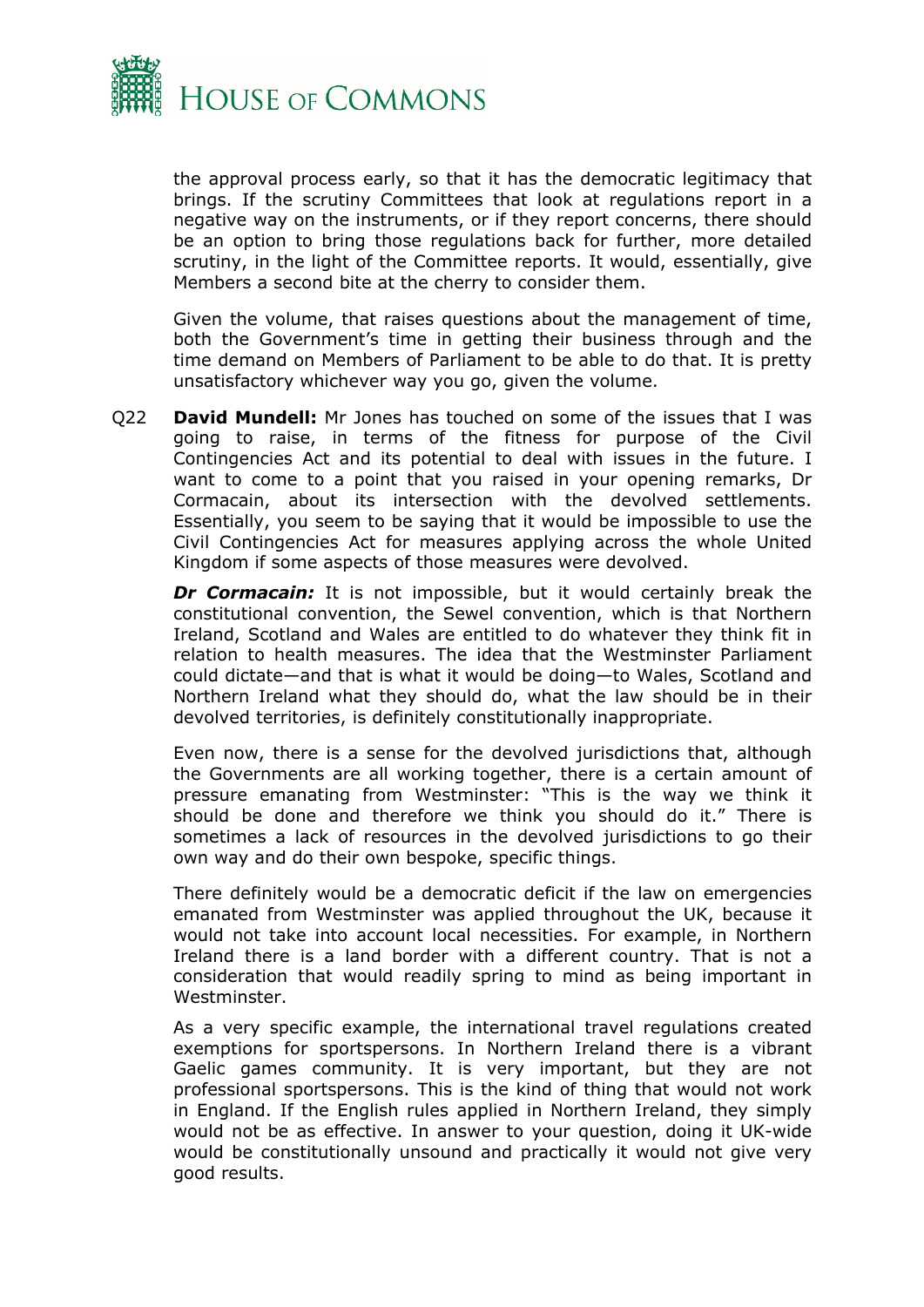

Q23 **David Mundell:** I do not quite agree with your interpretation of the Sewel convention. The Sewel convention, of course, contains the expression "not normally". It is not an absolute provision. Perhaps we could hear from you, Dr Fox. Do you have any views on those issues?

*Dr Fox:* No, not particularly. You are right to say that the "not normally" provision is there in relation to Sewel, but it would be politically and constitutionally difficult, as Ronan highlighted, for Westminster to be legislating for health measures in what are devolved areas affecting Scotland and Northern Ireland. It may be legislatively possible but not necessarily a good idea.

**Professor King:** Yes, I broadly agree. The only thing I would add is that the spectacle of the House of Commons having a monthly vote on whether Scottish Ministers' powers to respond to the pandemic will continue seems a very difficult situation, to put the point at its lowest. It is not ideal. Therefore, conferring those powers of primary legislation to which the Scottish Parliament has given its legislative consent is a much better solution, in keeping with the principles of the devolution settlement.

Q24 **David Mundell:** That comes back to the Civil Contingencies Act not being usable, in its current form, for UK-wide emergencies that have a devolved element.

**Professor King:** I have not looked into that question in particular, but I would imagine it is suitable for that function. I would have to look to see whether the 2004 Act received legislative consent in anticipation of this kind of situation. I would not be surprised if it did. Clearly, the Civil Contingencies Act is intended to address emergencies that affect the United Kingdom as a whole. I do not know whether it makes any provision for whether its regulations should receive any form of consent, if not legislative consent, from the devolved legislatures, but there may well be procedures in place to allow that to happen.

*Dr Cormacain:* There is a provision in the Civil Contingencies Act, where regulations would have an impact in Scotland, Wales and Northern Ireland, for there to be consultation with Ministers in Scotland, Wales and Northern Ireland. Some sort of recognition of the importance of the devolved Parliaments is built in. More generally, it depends on the nature of the emergency. There could be some emergencies where it would be entirely appropriate and not stepping on devolved competencies for Westminster to legislate for the entirety of the UK.

Yes, you are absolutely right: the Sewel convention is not an absolute hard and fast rule; it is just that we would not normally do it. It is conceivable that there are some circumstances, such as a major nuclear incident that spread across the UK, where the Civil Contingencies Act model would be appropriate and could be used for everything. The other point about it is that there is nothing to stop regulations being made under the Civil Contingencies Act that apply only to England. That is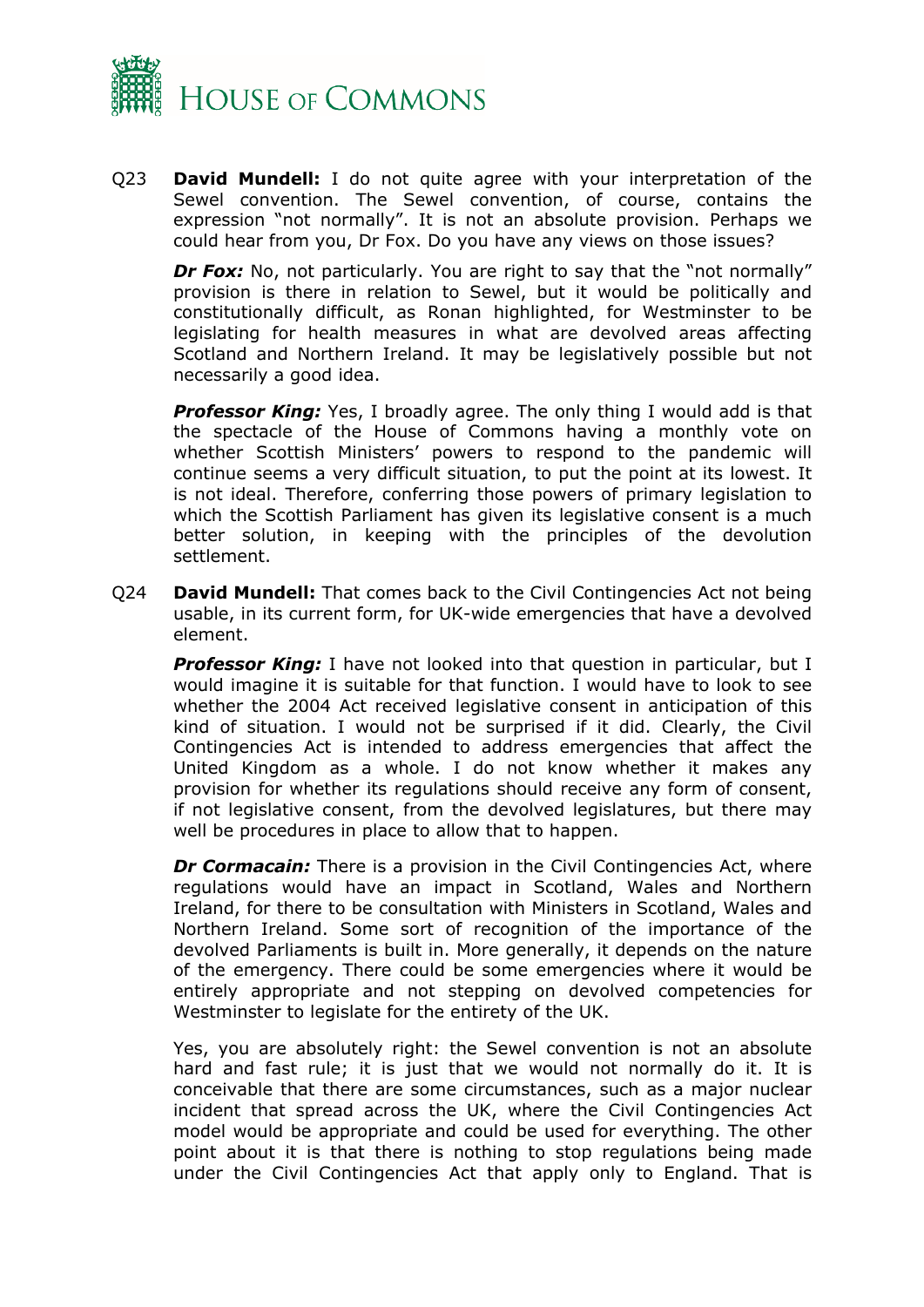

entirely possible. Then it could be left to Scotland, Wales and Northern Ireland to do their own regulations.

Q25 **John Stevenson:** Dr Cormacain, you have raised a concern in the past about the Government making rules through issuing guidance and that guidance not always linking up with the legislation or the law that has actually been passed. Has that continued throughout the pandemic, or did it improve?

**Dr Cormacain:** It has probably improved to a certain extent. I am struggling to think of specific examples, but certainly at the outset Ministers were saying, "This is what you have to do" instead of saying, as Jeff said, "This is what we advise you to do." I cannot honestly say with certainty whether it has definitely got better, but my sense is that it has got better and there has been less of the guidance masquerading as law.

Q26 **John Stevenson:** One of the problems that emerges is about how Parliament effectively scrutinises the guidance that is issued by Government. Parliament deals with law; this is about guidance. How does Parliament effectively scrutinise the actions of Government?

*Dr Cormacain:* That is more of a political question, to be quite honest. Sometimes there is procedure for guidance to be laid before Parliament and approved by Parliament. If an Act says, "The Minister may make guidance, and that guidance must be laid before Parliament," then there is a parliamentary route. A lot of the time in this pandemic it has not been official guidance, so to speak; it has merely been a Minister saying something.

There is no formal mechanism for that to be checked by Parliament other than by asking questions in Parliament. As you say, it is extra-statutory. Therefore, there is no basis in statute; therefore, there can be no legislative scrutiny. The only form of scrutiny is political scrutiny by asking political questions.

*Professor King:* The variety of guidance that needs to be published, and quickly, in different sectors would make it very difficult to have it approved before it is published. That would be impossible. It is conceivable that a code of guidance of some sort that amalgamates everything could be laid periodically before Parliament, but that code would need to be amended very frequently and amalgamating it would be complex. These are some of the challenges that face parliamentary scrutiny, but it is not impossible and it would be a good idea for these questions to come before Parliament periodically.

**Dr Cormacain:** I want to make a broader point. There has been an increasing reliance on non-statutory forms of regulation. The various Committees in the House of Lords have recently been speaking about the democratic deficit when things are done not by using primary legislation or even secondary legislation but by using guidance, codes, directions or ministerial directions.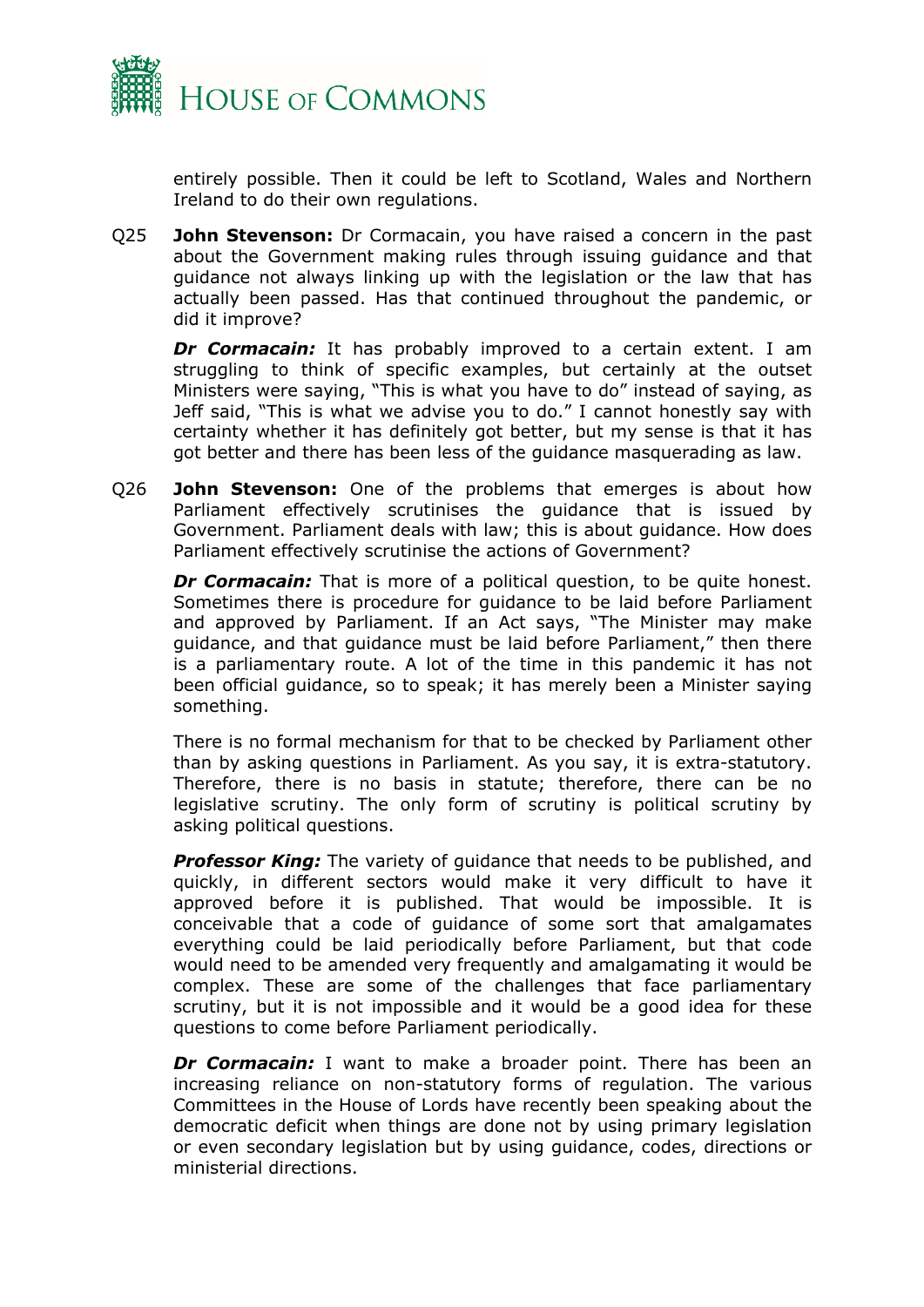

That is, in constitutional terms, a slightly worrying development. If something is important, Parliament should debate it, pass it, agree it and enact it as a proper law. There is this tendency to push things more towards guidance, which does not have the proper parliamentary scrutiny and approval that it really deserves.

Q27 **John Stevenson:** You made a comment earlier that it makes it very difficult for the police when it comes to enforcement and interpreting what is the law and what is guidance.

**Dr Cormacain:** Exactly, yes. It is not that the police officer has legislation.gov.uk on their mobile phone and scrolls down through it, but there should at least be some option. There should be an official source on the legislation website that says, "This is what the law is." If it is guidance, it is not very easy to find and it does not have any proper authority behind it.

*Dr Fox:* I want to add something to what Ronan said earlier about the question of whether the situation has got better or worse during the pandemic. That is quite difficult to judge, but one of the most egregious examples of where the Government have legislated via regulation was in relation to the self-isolation requirements. Last autumn, we had to isolate for up to 10 days. In effect this has now been changed by guidance, but the Government have not updated the law. Prior to Christmas, the Government advice that was being promulgated through all their communication channels, press conferences, social media and so on was that you had to isolate for seven days, and that was then reduced to five days. They did not actually change the regulation. The regulation still says 10 days.

That is a pretty egregious example that has remained in place for several weeks and has not been rectified. It is an example of what happens when you have this discrepancy. How does that affect the police and the courts in terms of what they are expected to do? A Minister simply saying, "We expect the courts to be guided by the advice we put out and by the press release that has been issued in relation to the guidance," does not seem to me to be an appropriate way to conduct things.

Q28 **John Stevenson:** Dr Fox, just to finish, you have been very involved with criticism of the procedures, the SIs, and how it can be improved. How do we deal with guidance? How does Parliament effectively scrutinise guidance, in your view?

*Dr Fox:* In short, it does not. The House of Commons does not have a scrutiny Committee for delegated legislation, for statutory instruments. Scrutiny for the technical and legal issues in relation to instruments is done on a joint basis by the Joint Committee on Statutory Instruments, but it is not looking at guidance. The Secondary Legislation Scrutiny Committee in the House of Lords does at the edges, insofar as it relates to some of the instruments that come before it. As Ronan said, it has been highly critical of what it calls disguised legislation.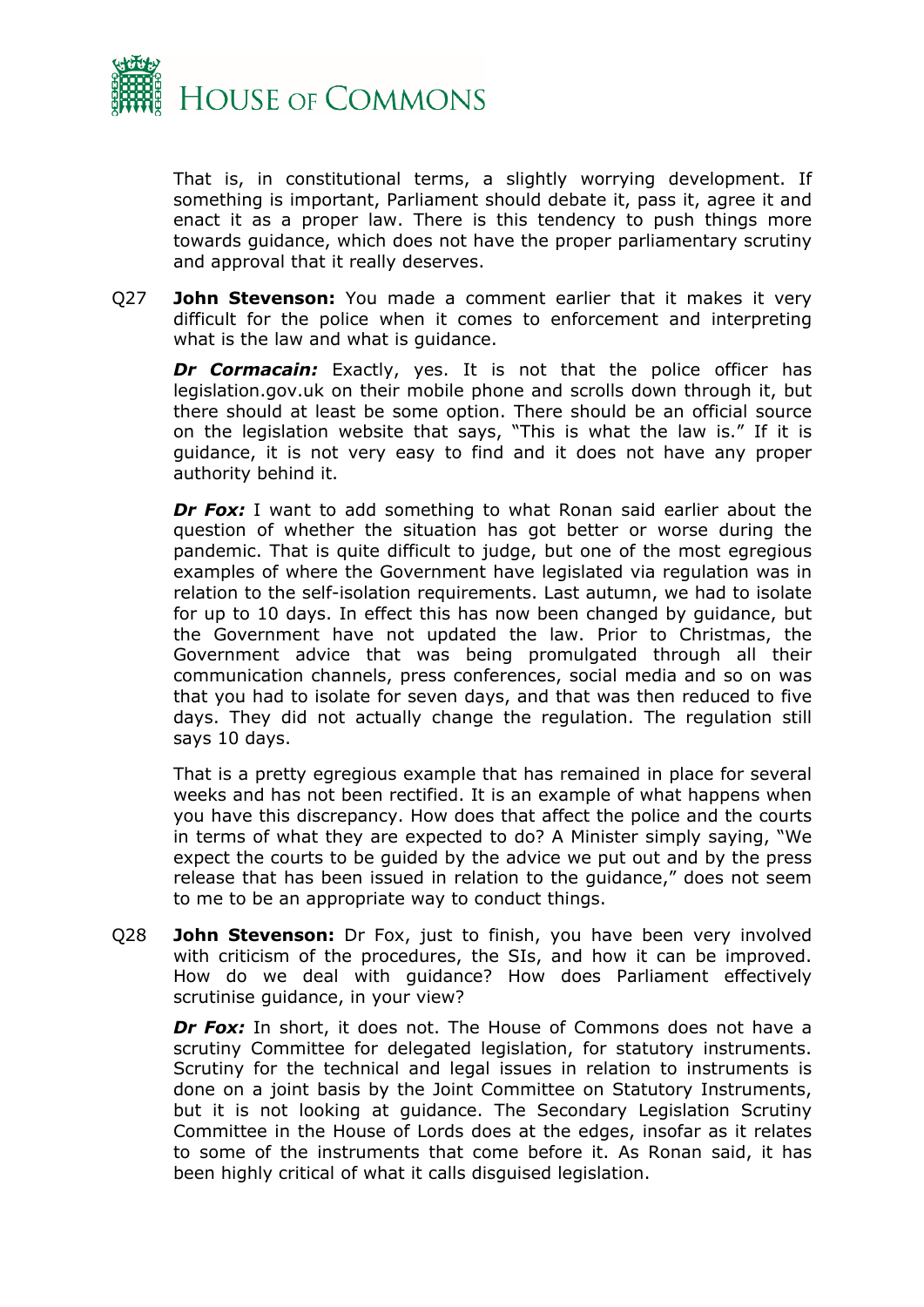

There is not really a scrutiny architecture in either House that can cope with the volume of guidance and relate it to the pandemic and the particular regulations that have been coming through. It is very ad hoc, where a Member picks up on it in a debate and so on.

Q29 **Mr Jones:** Professor King, you made the point that, although the Act contains a sunset clause, certain provisions can continue beyond the end of the sunset clause. In terms of sunset clauses generally, do you believe they are appropriate in this type of legislation? How is it possible to assess the perfect length of a sunset clause?

**Professor King:** They certainly are appropriate in this type of legislation, particularly because it was fast tracked. That is consistent with the guidance of the Constitution Committee of the House of Lords. The ideal period needs to be judged against the circumstances that justified introducing the Bill in the first place. In this case, a shorter period would have been more appropriate. Something like one year would have been quite appropriate.

Q30 **Mr Jones:** Forgive my interrupting, but how do you assess that? Is there some sort of calculation you can apply, or is it just a gut feeling?

*Professor King:* The calculation is that it should not impede the production of urgent public health regulations. That would be a mistake. Nor should it call for the complete revamping of the powers before there is enough time to see how they have been used in the interim. Something shorter is conceivable, but it would infringe on the ideas I was just mentioning. One year is enough time for the preparation and introduction of a proper Bill that can be scrutinised in the ordinary fashion.

That is the real issue. When can these powers be put through ordinary legislative scrutiny? That is roughly how I come to that number of one year.

Q31 **Mr Jones:** Would you say that the sunset clause included in this legislation has led to some powers remaining in place longer than they really ought to have remained?

**Professor King:** Yes, in a procedural sense. I am not saying the provisions that are currently in force are not needed. What I am saying is that it was possible to introduce legislation to have proper legislative scrutiny at an earlier point in time. The process of six-monthly reviews was no substitute for adequate legislative scrutiny.

Continuing the Act under the powers in section 90 would be a mistake for very similar reasons. The legislative scrutiny process that took place with the Coronavirus Bill was quite rapid. I found a statement from the Delegated Powers and Regulatory Reform Committee's report on the Bill, which says that the Committee believes "it is important for us to state clearly that, had the country not been in the midst of a developing national emergency, there are powers in this Bill, including far-reaching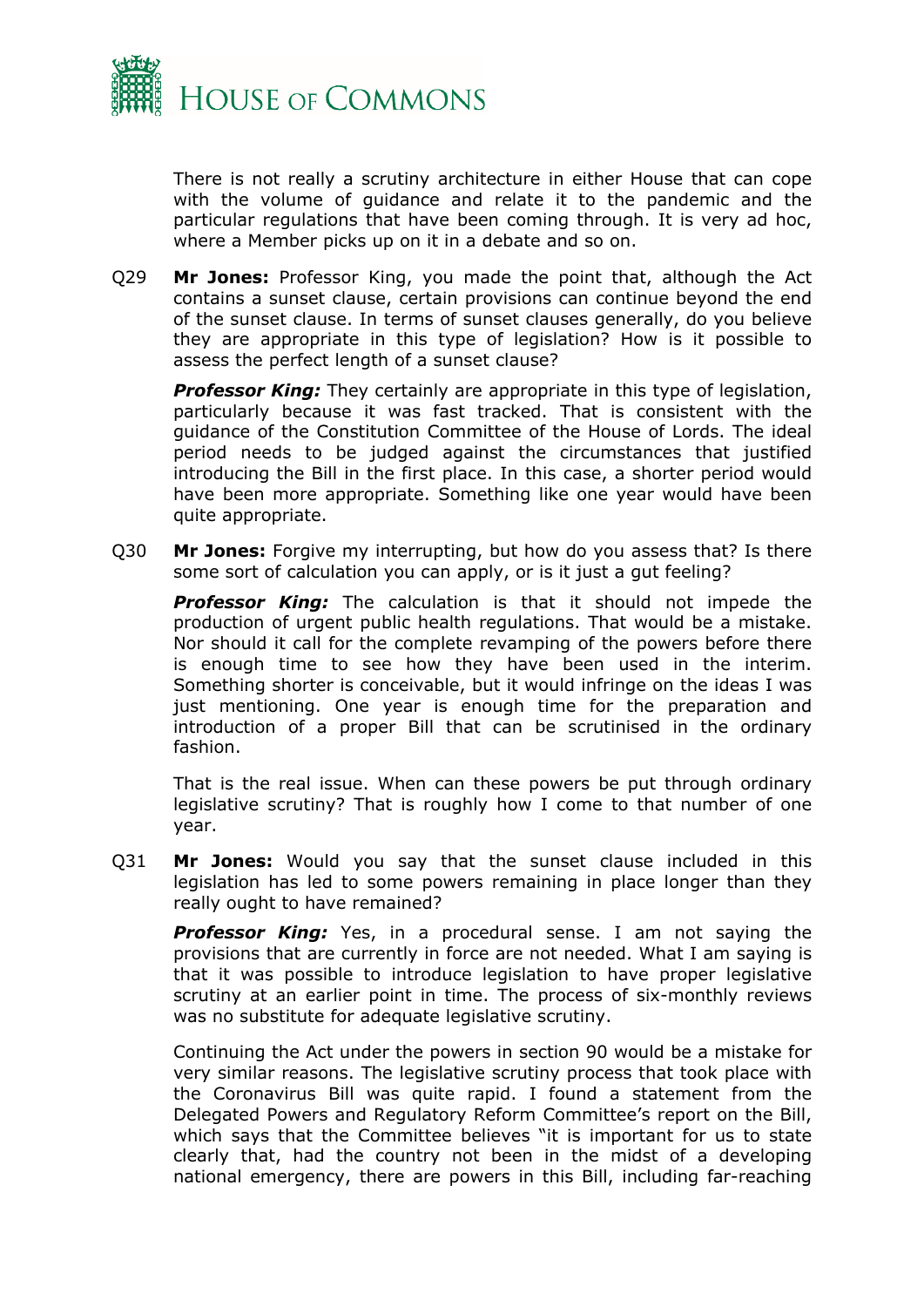

Henry VIII powers, about which our commentary would have been far more trenchant and our recommendations far more robust." The Constitution Committee agreed with that statement.

The ordinary process of legislative scrutiny would allow both Committees to be more robust and trenchant, as well as Members of the House of Commons and other peers in the House of Lords.

*Dr Cormacain:* Sunset clauses are a good thing, but they can be a double-edged sword. They are good because they put a definite endpoint to a power that is otherwise very draconian, but they also mean that parliamentarians are more likely to vote for a draconian power on the basis that it will come to an end. The solution is what Jeff has alluded to, which is that the sunset clause should be shorter than the two years that it already is and it should be rigorously enforced.

The deal that Parliament struck when it enacted the Coronavirus Act was to say, "We will allow this to be rushed through on the basis that it will expire after two years." If we are now talking about extending bits of it, that would just be wrong. A much better approach would be for the Government now to identify the bits of the Act that they think are still useful; to introduce new legislation that would be enacted through the normal proper channels; to allow for proper debate, scrutiny and amendment in Parliament; and then for that new Act to come into force without the excuse of, "This is an emergency and therefore we have to do it in a different way."

The line now is that we have to learn to live with Covid. If we have to learn to live with Covid, we cannot be in a constant state of relying on emergency laws. We have to use our ordinary laws in order to regulate the pandemic.

**Dr Fox:** In most instances the reality of sunset clauses is that they are a combination of gut feeling and political negotiation. The sunsets that were arrived at were a combination of the Government trying to keep the Bill at two years where there was a clear desire in the Commons and the Lords for it to be shorter on the statute book. We arrived at a situation where the Government made some concessions around the six-month mark, which some Members had been talking about as where the expiry period ought to be. That was the concession. "Let us have a review period at those points."

In terms of Jeff's points on the concerns expressed by the Delegated Powers and Regulatory Reform Committee and others about the nature of the powers in the legislation, had this been a Bill in more normal times, not an emergency, you would probably have seen an attempt, particularly in the House of Lords, to introduce a strengthened scrutiny procedure to hedge them in—something like an enhanced affirmative procedure or even potentially a super-affirmative procedure.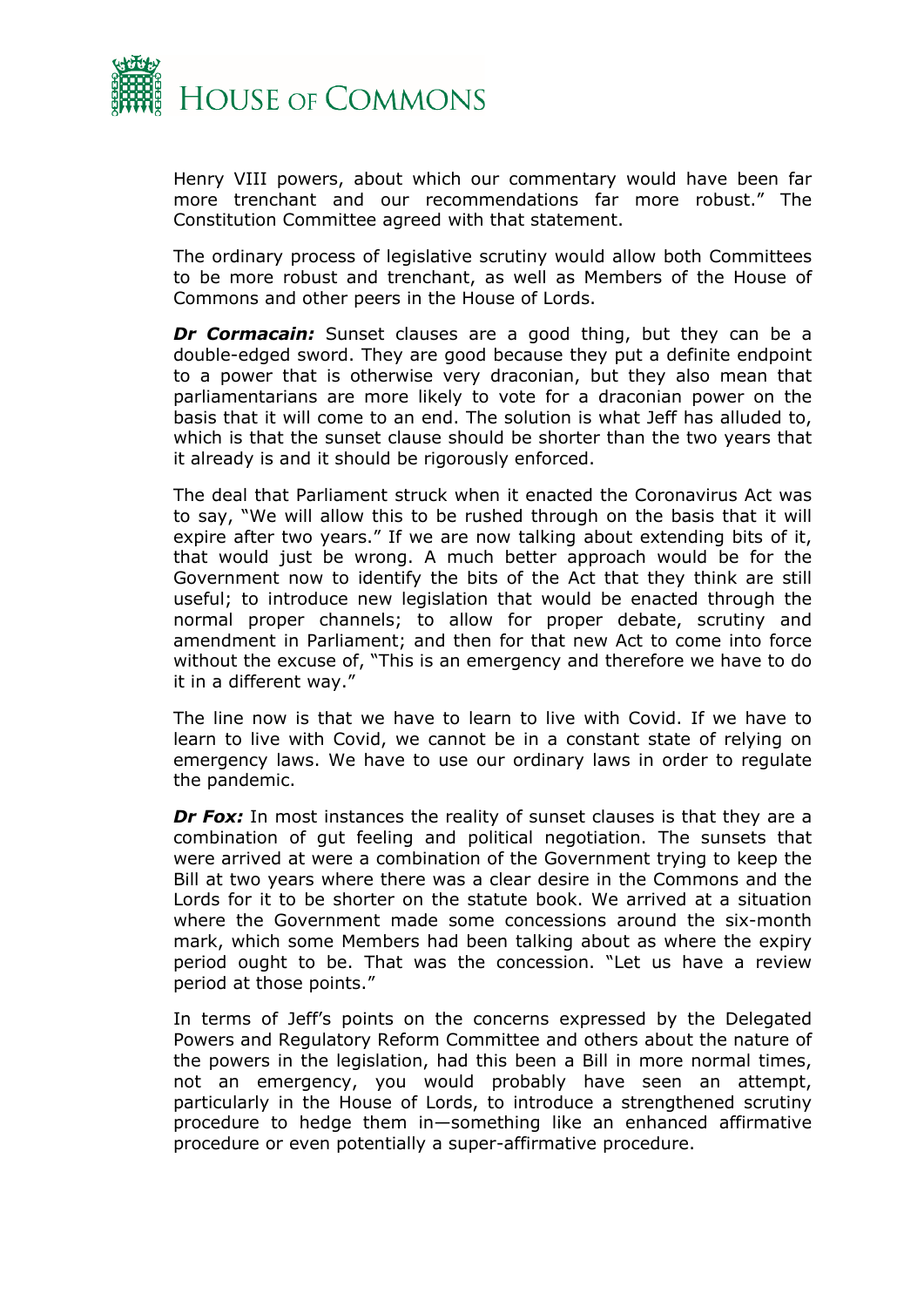

In practice, that would not have worked in an emergency when it came to the regulations, because they take too long in terms of the scrutiny process. We ended up with sunsets as an alternative, absent the other options for hedging in very broad powers. As we have seen, the sunset periods operate using a combination of these two-monthly review periods and the six-monthly formal reviews on a Division in the House of Commons. If those procedures do not work very effectively, if Members do not have time to scrutinise the provisions or if it is a "take it or leave it" proposition on everything, in fact the scrutiny is really quite weak.

Q32 **Mr Jones:** The inclusion of a sunset clause, to many, might provide reassurance that the powers are at least not going to continue forever. When sunset clauses are included in legislation, to what extent is there a tendency to include more far-reaching powers than may be absolutely necessary?

**Dr Fox:** That is always possible. That is a product of the political negotiation. Unusually, the sunset clause was in the Coronavirus Bill when it first came forward. The Government offered that at the start, in part because they knew that, in terms of the political negotiations, it was where Members would be looking to get some concessions. Therefore, they offered that up first and pointed to the fact that this was the kind of provision that the Constitution Committee in the House of Lords had recommended for emergency fast-track legislation.

It does not quite apply here, but there has been a view that sunset clauses can be utilised as a way of bringing in the broadest powers that would otherwise be unacceptable and providing a degree of acceptability to them, which consequently enables Ministers to do more than they really ought to be able to do. Too often the focus is on the procedure and how you strengthen the scrutiny around the power rather than asking the first-principle question, "Should this power be on the statute book in this form at all?" That is a different debate to be had when you are looking at normal business, primary legislation in normal times, as opposed to those same powers in an emergency Bill.

*Dr Cormacain:* I have already alluded to this. You are exactly right: there is a risk. If something is dressed up with a sunset clause, we will let it go through when otherwise we would not let it go through. As Ruth has said, the sunset clause should be a factor, but the question still needs to be asked: do you absolutely need this draconian power now? If not, you should not have it.

**Professor King:** I broadly agree. Sunset clauses are part of the offer that the Government can make to justify extensive powers. Just as enhanced scrutiny is in the regular legislative scrutiny process, it is a concession that can lead to the acceptance of what are novel and very broad powers.

Sunset provisions are required in this situation. When there are conditions of uncertainty and an extremely important social objective, the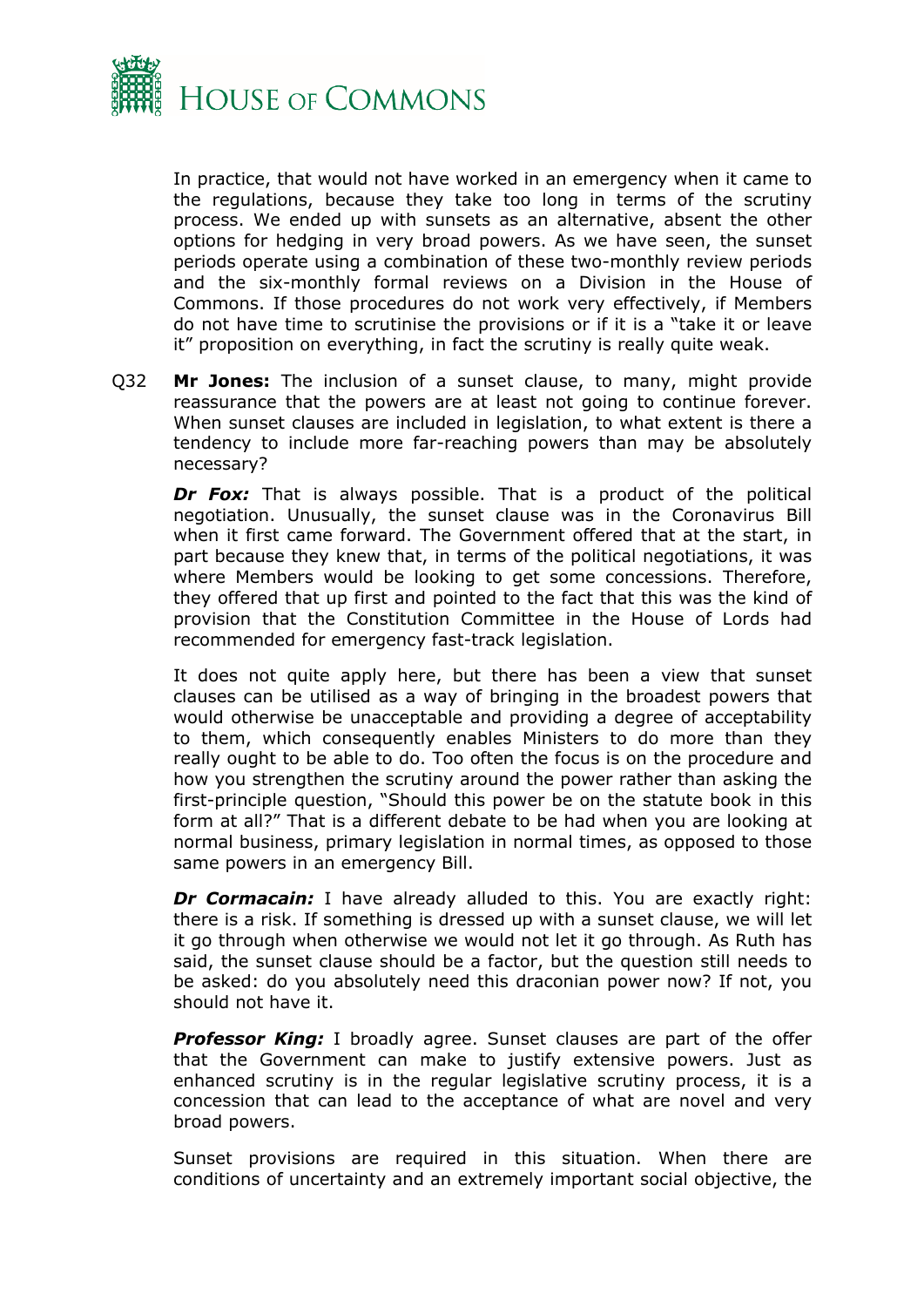

preservation of life, it is necessary to have some of these powers. The sunset clause is the best thing for making sure that the policy comes back to Parliament with the possibility of evidence on how it has worked.

Q33 **Mr Jones:** You say it is the best thing, but could some alternative approach potentially be adopted?

**Professor King:** It is hard to see that there could be, because generally these powers are used in conditions of uncertainty. It is about how you manage that uncertainty. Where states have chosen to take precautions to ensure disaster does not unfold, you will need to have powers that sometimes look like they might not be needed, but that, if they are needed, will have to be deployed, or you will have cataclysmic consequences.

Q34 **Chair:** I want to ask, in a quickfire way, if that is at all possible on this subject matter, about the draft pandemic flu legislation, particularly that produced in the wake of Exercise Cygnus, and how that was used as the basis for the Coronavirus Act.

Should it be the policy for draft emergency legislation to be drafted and, indeed, routinely updated? Linked to that, how do you see the role of Parliament in scrutinising such draft legislation and updates?

**Professor King:** It would be an excellent idea not only to prepare draft legislation, which on my understanding is what happened after Exercise Cygnus, but also to publish it for pre-legislative scrutiny. That will allow many stakeholders to have a voice and allow Select Committees to report.

As to the precise machinations of the scrutiny and whether there is a Joint Committee, that is an open question. I would not want to see the role of specialist Committees be muted as a result of there being an enormous focus on the report of the Joint Committee. Pre-publication and Select Committee reporting would be essential to the best regime.

**Dr Cormacain:** I absolutely agree. Making legislation in advance without the time pressure and without the pressures of the pandemic itself is an excellent idea. It will avoid technical mistakes and allow for proper consideration.

Secondly, it would be an excellent idea for it to be considered by Parliament in advance as well. That can only improve the quality of the legislation. There is more time to develop the policy, to draft the legislation, for parliamentarians to scrutinise it and then to ask the sorts of sensible questions that perhaps were not thought of in the original process. "What will this mean if X happens?" Then Government, the drafters and the lawyers can go back and say, "We did not think about that. Let us see whether we can cover that point." I absolutely agree on all aspects of that.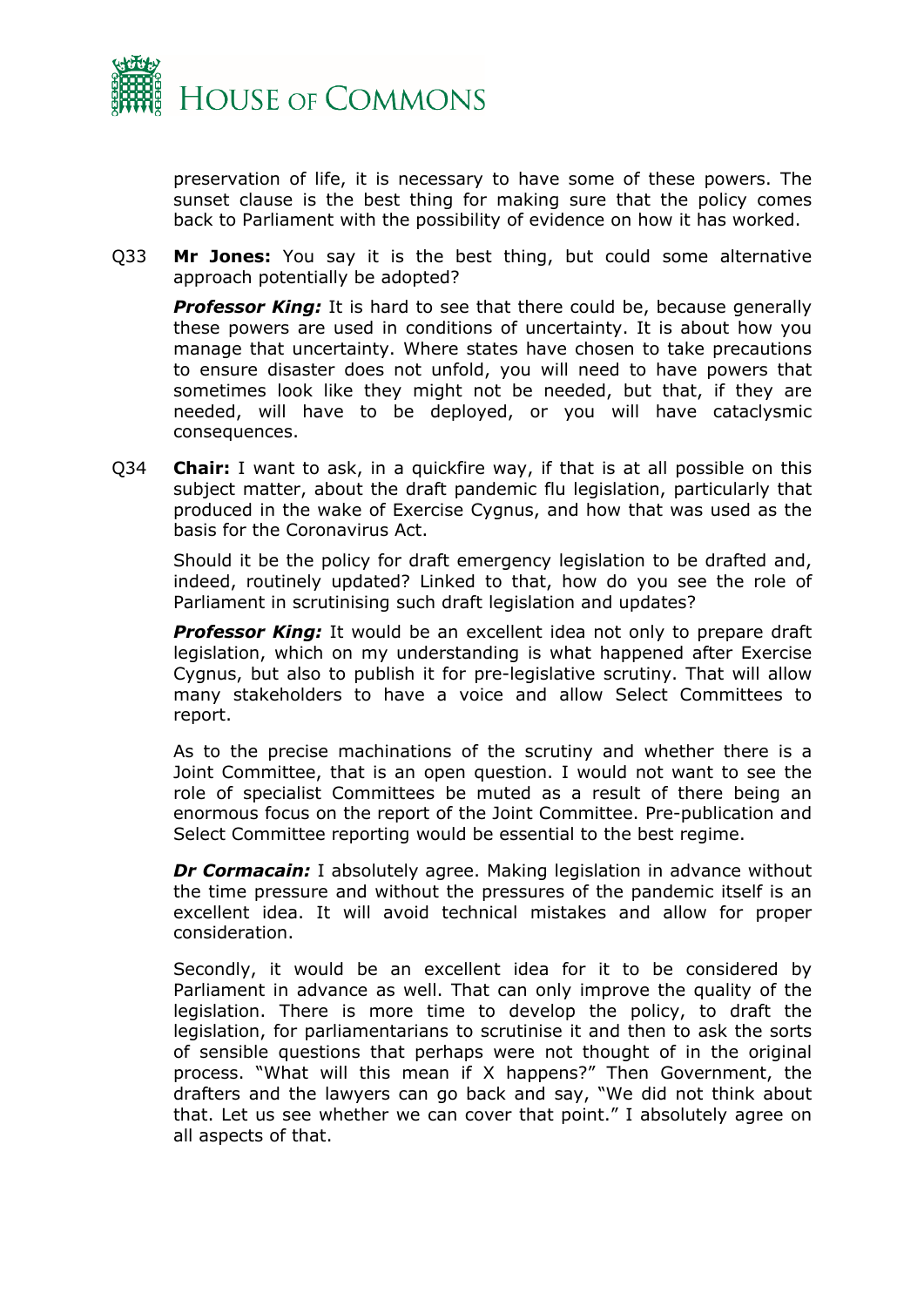

*Dr Fox:* I agree with what has been said about pre-legislative scrutiny. That is vital. I will add one additional point. No legislature was part of pandemic planning, such as Exercise Cygnus. Given we have seen through the pandemic that management of the legislative process and the parliamentary scrutiny process has been so vital—we have parliamentary Government—Parliament should be a stakeholder in those exercises and should be part of the planning process, so that those issues about legislative management can be considered as part of the exercise from Parliament's perspective, not just the Government's.

**Chair:** Thank you. That is helpful.

Q35 **Tom Randall:** One of the things this Committee has found is that ministerial accountability for ensuring decisions are underpinned by data is not always clear and that responsibility has sometimes been passed between the Cabinet Office and the Department of Health.

In your view, are thresholds and triggers built into policymaking? If so, how do they work in practice? How does that certainty of threshold weigh up against the inflexibility of having a threshold or a trigger? Could I come to Dr Fox first?

*Dr Fox:* This is not really my realm of expertise, I am afraid. I am not really in a position to comment in any particularly informed way. It is perhaps best left to others.

*Dr Cormacain:* I am afraid I might also give the same answer. I am not exactly sure about the process for assessing the rationality of the evidence and the decision-making process. I am sorry that I cannot be of more assistance on that question.

**Tom Randall:** It is over to you, Professor King.

**Professor King:** I will resist admitting that I do not really know and give you an answer anyway. My focus and perhaps that of Ruth and Ronan has been on the statutory framework. It is quite difficult to regulate the aspects of ministerial decision-making through the legal frameworks that you have just mentioned. I will have to pass on that one as well.

Q36 **Tom Randall:** For my final question, I will start in reverse order. Does the availability of data and evidence when the Coronavirus Act was brought in, compared with now, mean that the expectations of the scrutiny process are different from how they would have been?

*Professor King:* If we are comparing March 2020 with now, yes, certainly, the availability of evidence, the capacity to evaluate it and the creation of networks that will assist Members of both Houses to evaluate that evidence are better now. We are in a better position for that.

The Government will always retain the upper hand on evaluating that information, because time is of the essence and they get to see it first and carry out extended discussions. There would need to be serious